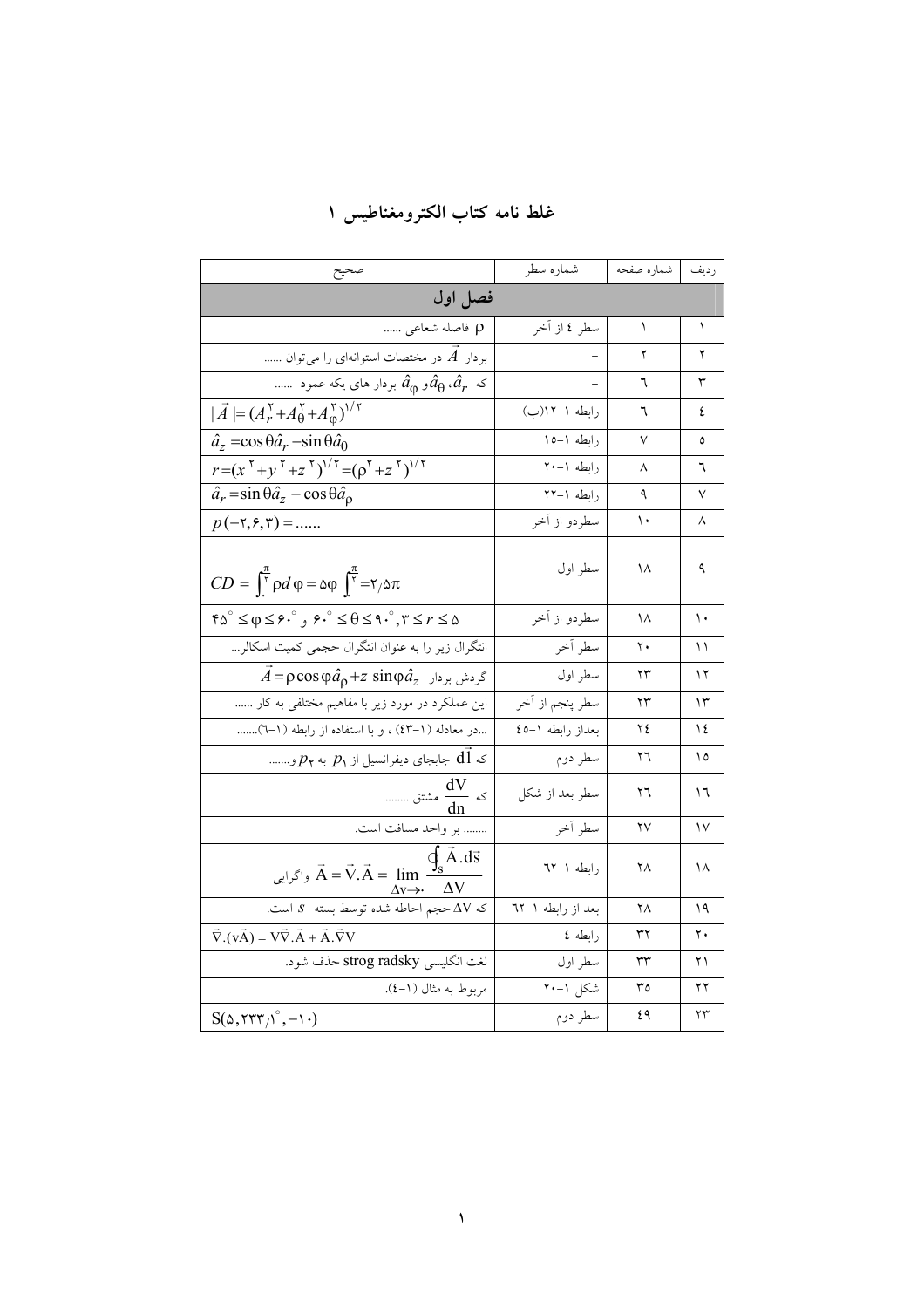|                                                                                                                                                                                                          | شماره سطر              | شماره صفحه     | رديف                   |
|----------------------------------------------------------------------------------------------------------------------------------------------------------------------------------------------------------|------------------------|----------------|------------------------|
| $\frac{1/f\mathfrak{r}\hat{a}_r - 1/2\mathfrak{r}\hat{a}_\theta + \gamma\lambda\hat{a}_\phi}{1/f\mathfrak{r}\hat{a}_r - 1/2\mathfrak{r}\hat{a}_\theta + \gamma\lambda\hat{a}_\phi}$                      | پاسخ ج                 | ٤٩             | ٢٤                     |
| $\vec{A}$ =  + (zy <sup>r</sup> + $rx$ <sup>r</sup> ) $\hat{a}_y$ +                                                                                                                                      | جواب ١–٢ (الف)         | ٤٩             | ۲٥                     |
| $i$ $\circ$<br>؛ ج)   V  (                                                                                                                                                                               | پاسخ سؤالات<br>مروري ا | ٥٤             | ٢٦                     |
| $G =  + \frac{yz}{\rho r} \hat{a}_y + $                                                                                                                                                                  | مسأله ۲                | ٥٥             | ۲۷                     |
| $\vec{A}$ = $\tau x \hat{a}_x + \tau y \hat{a}_y - \tau z \hat{a}_z$ $\sqrt{s}$                                                                                                                          | مسأله ۷، فرض ب         | ٥٦             | ۲۸                     |
| $\vec{\nabla} \cdot \mathbf{r}^n \vec{\mathbf{r}} = (\mathbf{n} + \mathbf{r}) \mathbf{r}^n$                                                                                                              | مسأله ١٤، فرضالف       | ٥٧             | ۲۹                     |
| $\vec{\omega} = \frac{1}{\gamma} \vec{\nabla} \times \vec{U}$                                                                                                                                            | مسأله ٢٠، سطراًخر      | ٥٨             | ٣٠                     |
| فصل دوم                                                                                                                                                                                                  |                        |                |                        |
| داخل پرانتز، (بر حسب $\frac{c^\intercal}{N m^\intercal}$ یا فاراد بر متر)                                                                                                                                | سطر چهارم              | ٦٣             | $\uparrow$             |
| به جای گزینه(د)، گزینه(ج) درست است.                                                                                                                                                                      | شکل ۲–۲                | ٦٥             | ٣٢                     |
| شدتمیدانالکتریکیدرنقطه $\vec{r}$ ناشیازبارنقطهایواقعدر $\vec{r}'$                                                                                                                                        | سطر ۹                  | ٦٦             | ٣٣                     |
| درحالت تعادل، زاویه انحراف $\alpha$ نخ نسبت به خط قائم<br>از رابطه زیر بدست می!ید.                                                                                                                       | سطر ۲و۳                | ٦٧             | ٣٤                     |
| ذرات باردار أويزان براى مثال (٢–١).                                                                                                                                                                      | شکل ۲–۳                | ٦٧             | ٣٥                     |
| برای مثال (۲–۲).                                                                                                                                                                                         | شکل ۲–٤                | 79             | ٣٦                     |
| $R^{\gamma} = \mid \vec{R} \mid^{\gamma} = $                                                                                                                                                             |                        | $\vee\uparrow$ | $\mathsf{r}\mathsf{v}$ |
| $\vec{E} = \frac{-\rho_l}{\mathfrak{r}_{\pi \varepsilon_o}} \int \dots \dots \dots = -\frac{\rho_l}{\mathfrak{r}_{\pi \varepsilon_o \rho}} \int \dots \dots$                                             | رابطه ۲–۱۹             | ٧٥             | ٣٨                     |
| $\vec{E} = \frac{\rho L}{\epsilon \pi \epsilon_0 \rho}$ []                                                                                                                                               | رابطه ۲۰–۲۰            | ٧٥             | ٣٩                     |
| حد انتگرالگیری از صفر تا بینهایت است.                                                                                                                                                                    | سطراخر رابطه٢-٢٥       | ٧٧             | ٤٠                     |
| برای مثال (۲–۳).                                                                                                                                                                                         | شکل ۲–۹                | ۸۲             | ٤١                     |
| $\vec{E}_{\Upsilon} = \frac{\rho_s}{\Upsilon \varepsilon_o} \hat{a}_y = \frac{10 \times 1^{-4}}{\Upsilon \times \frac{1}{\Upsilon \varepsilon_{\pi}}} \hat{a}_y = \Upsilon \Upsilon \cdot \pi \hat{a}_y$ | رابطه دوم              | ۸٥             | ٤٢                     |
| $\Psi = \int d\Psi = \int \vec{D} \cdot d\vec{s} = (d\Psi + Q) Q = \int \rho_V dv$                                                                                                                       | رابطه بعد از(۲–۳۹)     | ۸۸             | ٤٣                     |
| چون باری توسط                                                                                                                                                                                            | سطر سوم                | ٩.             | ٤٤                     |
| توسط سطح در این حالت برابر کل بار است یعنی                                                                                                                                                               | سطر هشتم               | ۹٤             | ٤٥                     |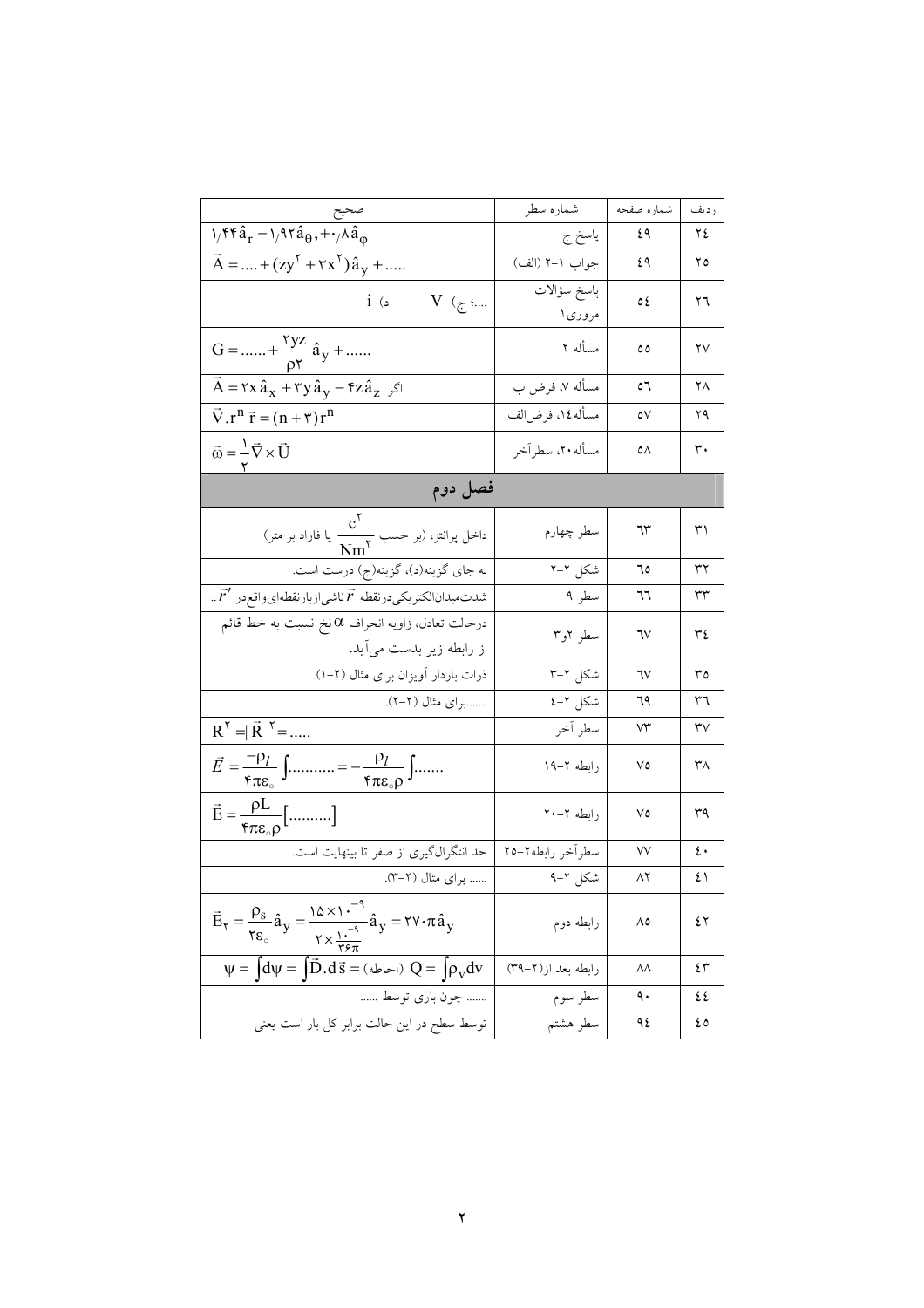|                                                                                                                                                           | شماره سطر             | شماره صفحه                      | رديف         |
|-----------------------------------------------------------------------------------------------------------------------------------------------------------|-----------------------|---------------------------------|--------------|
| $\vec{D} = \frac{\vec{a}^T}{\gamma_T} \rho_V \hat{a}_T$                                                                                                   | رابطه (۲–۵٦)          | ۹٥                              | ٤٦           |
| توزیع بار شبیه شکل ۲–۱۵ است.                                                                                                                              | سەسطرماندە بە أخر     | ۹٦                              | ٤٧           |
| $V_{AB} = \frac{W}{Q} = -\int_{A}^{B} \vec{E} \cdot d\vec{l}$                                                                                             | رابطه ۲–۲۰            | ۹۸                              | ٤٨           |
| به عنوان مثال، اگر میدان $\vec{\mathrm{E}}$ در شکل ۲–۱۷                                                                                                   | سطر چهارم             | ۹۹                              | ٤٩           |
| $V_{AB} = \frac{W}{Q} = -\int_{r_A}^{r_B} \dots \dots = \frac{Q}{r_{AE_{\circ}}} \left[ \frac{1}{r_B} - \frac{1}{r_A} \right]$                            | رابطه ۲–۲۲ (الف)      | ۹۹                              | $\circ$      |
| $V(\vec{r}) =  + \frac{Q_n}{\epsilon \pi \epsilon_0  \vec{r} - \vec{r}_n }$                                                                               | رابطه بالای (۲–٦٦)    | ۱۰۱                             | ٥١           |
| $V_L =  =  = -\frac{\rho_l}{\tau \pi \epsilon_o} \ln \rho + C_{\tau}$                                                                                     | وسط صفحه              | $\mathcal{N} \cdot \mathcal{V}$ | ٥٢           |
| $V = \frac{-\rho_L}{\tau \pi \varepsilon_{\circ}} \ln \rho + \dots$                                                                                       | در نتيجه              | $\mathcal{N}$                   | $\circ \tau$ |
| ولت<br>$V_{AB} = V_c - V_B = r_1 \Delta r_2 - \cdots = -\Delta r_1 V \Delta$                                                                              |                       | $\cdot \circ$                   | ٥٤           |
| $V = \frac{Q}{\tau \pi \epsilon_o} \left  \frac{1}{r_1} - \frac{1}{r_1} \right  = \frac{Q}{\tau \pi \epsilon_o} \left  \frac{r_r - r_1}{r_1 r_r} \right $ | رابطه ۲–۷۷            | ۱۰۸                             | ٥٥           |
| در نتیجه روی خط یا سطح (۲-۸۳) $\vec{E}\cdot d\vec{l} = \vec{E}\cdot d\vec{l}$                                                                             | سطر أخر               | ۱۱۰                             | ٥٦           |
|                                                                                                                                                           | سطر اول               | ۱۱۱                             | ٥٧           |
| رابطه (۲–۸۳) حذف شود.                                                                                                                                     | بعدازپايان پاراگراف   | ۱۱۱                             | ٥٨           |
| $(\frac{{\sf n} {\sf C}}{{\sf m}}$ ، کشتاورهای دو قطبی (برحسب نانوکولن بر متر، ۱۰                                                                         | مثال ۲–۷              | ۱۱۱                             | ٥٩           |
| شکل سمت چپ (الف) و شکل سمت راست(ب) است.                                                                                                                   | شکل ۲–۲۰              | ۱۱۲                             | ٦٠           |
| شکل سمت چپ (الف) و شکل سمت راست(ب) است.<br>-                                                                                                              | شکل ۲–۲۱              | ۱۱۳                             | ٦١           |
| همین طور برای مثلث بالایی شکل ۲–۲۱                                                                                                                        | سطربعدازرابطه٢–<br>٨٧ | ۱۱۳                             | ٦٢           |
|                                                                                                                                                           | چهار سطر به اَخر      | ١١٤                             | ٦٣           |
| جهار قطبی به صورت ۲ <sup>۳</sup><br>ایران G (۱) لازم است که ۳ <sup>۳</sup> باشد.<br>که f و ۵ درشکل (۲-۲۲)                                                 | سطر دوم               | ۱۱٦                             | ٦٤           |
|                                                                                                                                                           | سطر أخر               | ۱۱٦                             | ٦٥           |

 $\mathbf{\breve{r}}$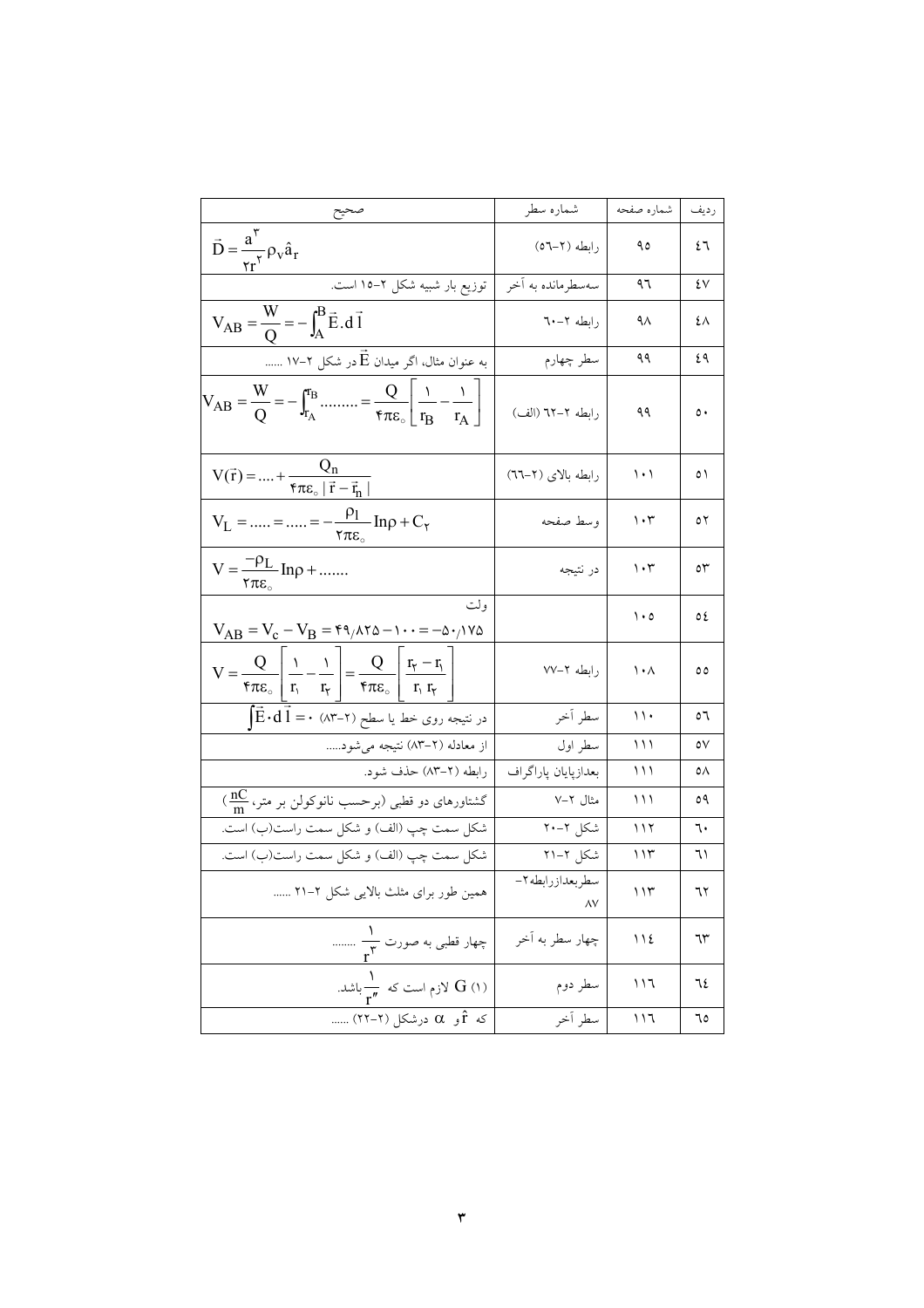|                                                                                                                                                      | شماره سطر                    | شماره صفحه      | رديف |
|------------------------------------------------------------------------------------------------------------------------------------------------------|------------------------------|-----------------|------|
| $\frac{\partial^{\mathbf{v}} \mathbf{G}}{\partial \mathbf{u}^{\mathbf{v}}} =$                                                                        | رابطه ٢–٩٧                   | ۱۱۷             | ٦٦   |
| چند جملەايھاي لژاندر                                                                                                                                 | سطربعدازرابطه ٢-<br>$\cdots$ |                 | ٦٧   |
| $Q_{zx} = \frac{1}{2} \cdot 2$                                                                                                                       | بعد از رابطه دوم             |                 | ٦٨   |
| $V_{\varphi} = \frac{Qa^{\dagger}}{1 \epsilon \pi \epsilon_{\varphi} r^{\varphi}}$ []                                                                |                              | ۱۲۲             | 79   |
| و در   ۲≥۱۰a سری                                                                                                                                     | سطر أخر                      |                 | ٧.   |
| اگر بارها بر عکس قرار داده شده بودند،<br>$W_E = W_\tau + W_\tau + W_\tau = +Q_\tau V_{\tau\tau} + Q_\tau (V_{\tau\tau} + V_{\tau\tau})$<br>$(177-7)$ | بعدازرابطه ٢–١٢١             | ۱۲٤             | ۷۱   |
| پتانسیل V را در هر کجا                                                                                                                               | سطردوم مثال ۲-۱۰             | $\gamma \gamma$ | ۷۲   |
| $V = x - y + xy + rz$ اگر                                                                                                                            | خوداَزمایی۲–۱٦               | ۱۲۸             | ٧٣   |
| تعريف شده توسط ·< x , y < ٢, x                                                                                                                       | سطر دوم.سأله۱۳               | ۱۳٥             | ٧٤   |
| آن ((1 + cos θ) است                                                                                                                                  | سطر آخر                      |                 | ٧٥   |
| اگر مرکز کره در $\hat{\mathrm{x}} + \mathrm{y} \, \hat{\mathrm{y}} + \mathrm{z} \, \hat{\mathrm{z}}$ باشد                                            | سطر دوم                      | ۱۳٦             | ٧٦   |
| پاسخ در CD راهنما.                                                                                                                                   | سطر أخر                      |                 | ٧V   |
| پاسخ در CD راهنما.                                                                                                                                   | سطر دوم مسأله ٢٢             | $\Upsilon$      | ۷۸   |
| فصل سوم                                                                                                                                              |                              |                 |      |
| رسانندگی o آنها بر حسب مهو بر متر ….                                                                                                                 | سطر سوم                      | ۱٤٠             | ٧٩   |
| $J=\frac{1}{I}$                                                                                                                                      | رابطه ۳–۱٤                   |                 | ۸۰   |
| $\mathbf{1}$<br>$R = -$<br>$rac{1}{\sigma s}$                                                                                                        | رابطه بعد از٣–١٥             | ۱٤٧             | ۸۱   |
| با سطح مقطع غیر یکنواخت                                                                                                                              | سطر أخر                      |                 | ۸۲   |
| $dV = \frac{\vec{P} \cdot \hat{a}_R dv'}{\epsilon \pi \epsilon_0 R^{\gamma}}$                                                                        | رابطه ٣-٢٤                   | ۱٥۲             | ۸۳   |
| $\vec{P} \cdot \vec{\nabla}'(\frac{1}{R}) = \vec{\nabla}'(\frac{\vec{P}}{R}) - \frac{\vec{\nabla}' \cdot \vec{P}}{R}$                                | رابطه ٣-٢٦                   | ۱٥٣             | ٨٤   |
| معادلات (٣-٣٣) ال <sub>ى </sub>                                                                                                                      | سطر سوم                      | ۱٥۸             | ٨٥   |
| $\epsilon_{zx}$ , $\epsilon_{zy}$ , $\epsilon_{zz}$                                                                                                  | سطرسومرابطه٣-٣٨              |                 | ۸٦   |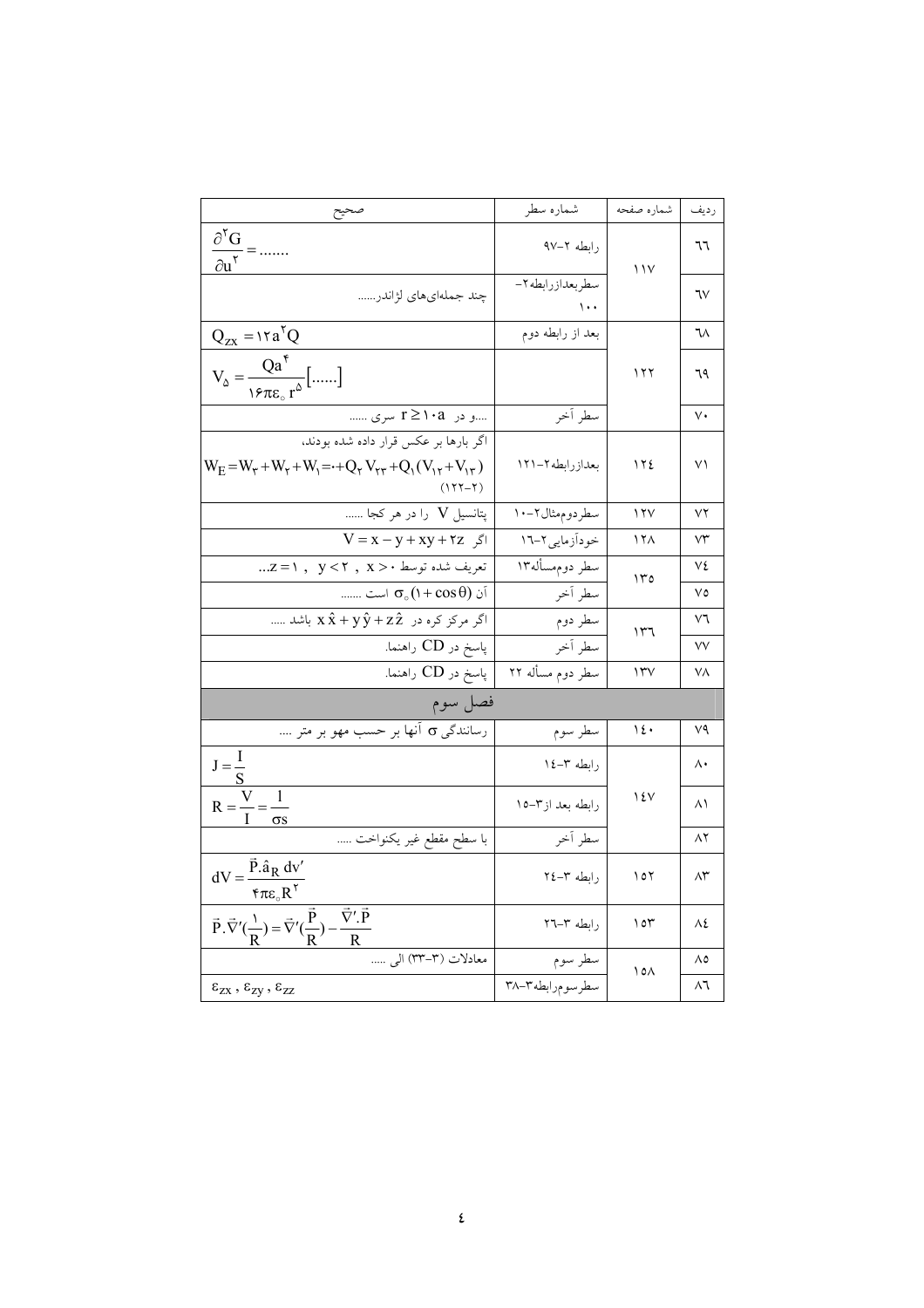|                                                                                                                                               | شماره سطر                  | شماره صفحه     | رديف                            |
|-----------------------------------------------------------------------------------------------------------------------------------------------|----------------------------|----------------|---------------------------------|
| $\rho_{ps} = \vec{P} \cdot \hat{a}_x \bigg _{x = \frac{L}{\tau}} = ax \bigg _{x = \frac{L}{\tau}} = \frac{aL}{\tau}$                          | مثال ۲–۲                   |                | $\wedge\vee$                    |
| $\varphi_{\rm s} = \int \rho_{\rm ps} ds = \epsilon \iint \rho_{\rm ps} dy dz = \frac{\epsilon a I}{r} L^{\nu}$                               | مثال ۳–۲                   | ۱٥۹            | ٨٨                              |
| $Q_V = \int \rho_{pv} dv = $                                                                                                                  | سطر أخر                    |                | ۸۹                              |
| $\rho_{\rm pv}^{}, \rho_{\rm ps}^{}$ مقادیر                                                                                                   | سطر دوم<br>خودآزمایی ۳–۳   | 17.            | ٩.                              |
| $\rho_{ps} = \vec{P} \cdot \hat{a}_n = $                                                                                                      | يک سطر به اَخر             |                | ۹۱                              |
| $-\frac{d Q_{in}}{dt} = -\frac{d}{dt} \int_{\rho_v} dv =$                                                                                     | رابطه ٣-٤٣                 | ۱٦۲            | ۹۲                              |
| $\vec{\nabla} \cdot \sigma \vec{E} = \frac{\sigma \rho_v}{\sigma} = $                                                                         | سطر سوم                    | ۱٦٣            | ۹۳                              |
| $T_r = ---\gamma \Delta \Upsilon \times 1 \cdot^{-14}$ ثانیه                                                                                  | رابطه ٣-٥٠                 |                | ٩٤                              |
| $\sigma = \sqrt{-V}$ $\frac{mho}{m}$                                                                                                          | سطر سوم                    | ١٦٤            | ۹٥                              |
| $\varepsilon$ <sub>1</sub> $E_1 \cos \theta_1 = D_{1n} = D_{1n} = \varepsilon_1 E_1 \cos \theta_1$                                            | سطر چهارم                  | ۱٦٨            | ۹٦                              |
| $\varepsilon_1 E_1 \cos \theta_1 = \varepsilon_7 E_7 \cos \theta_7$                                                                           | رابطه ۳–٦۳                 |                | ٩٧                              |
| $\cdot =$ جمله آخر $\frac{\Delta h}{\Delta t} \rightarrow -$ =                                                                                | رابطه ٣-٦٦                 | ۱٦۹            | ۹۸                              |
| $E_{1n} = \vec{E}_1 \cdot \hat{a}_n = \vec{E}_1 \cdot \hat{a}_z = r$                                                                          | رابطه اول                  | ۱۷۲            | ۹۹                              |
| $\tan \theta_{\tau} = \frac{E_{\tau t}}{E_{\tau n}} = $                                                                                       | رابطه ششم                  | ۱۷٤            | $\cdots$                        |
| $\vec{D}_1 = \alpha x_1 + \hat{a}_y + \hat{a}_z$                                                                                              | پاسخ(الف)<br>خودآزمایی ۳–ه | ١٧٥            | $\backslash \cdot \backslash$   |
| $\vec{E} = \hat{\boldsymbol{\kappa}} \cdot \hat{a}_x + \hat{\boldsymbol{\kappa}} \cdot \hat{a}_y - \hat{\boldsymbol{\kappa}} \cdot \hat{a}_z$ | خودآزمایی ۳–٦              |                | $\mathcal{N} \cdot \mathcal{N}$ |
| $\vec{r}$ بردار مکان نسبت به مبداء 0 است                                                                                                      | سطر سوم                    | ۱۷٦            | ۱۰۳                             |
| $\vec{R}_{\text{max}} = +\frac{1}{ze} \int \vec{r} \rho_{\text{max}}(\vec{r}) d\tau$                                                          | رابطه ۳–۷٦                 | $\sqrt{V}$     | $\mathcal{N} \cdot \mathcal{E}$ |
| طبق شکل ۳–۱۵ (الف) در نظر                                                                                                                     | سه سطر به آخر              |                | ۱۰۵                             |
| شکل بالایی (الف) و شکل پایینی (ب) است.                                                                                                        |                            | <b>IVA</b>     | ۱۰٦                             |
| شکل بالایی (الف) و شکل پایینی (ب) است.                                                                                                        |                            | 1 <sup>V</sup> | $\mathcal{N} \cdot \mathcal{N}$ |
| شکل پایینی سمت راست: چگالی بار سطحی Np+                                                                                                       |                            |                | ۱۰۸                             |
| $\sigma_0 \delta s = +NP \delta \vec{s}$                                                                                                      | رابطه اول                  | $\lambda$      | ۱۰۹                             |
| که تصویر آن در امتداد میدان $\delta s\cos\theta$ است                                                                                          | سطر نهم                    |                | ۱۱۰                             |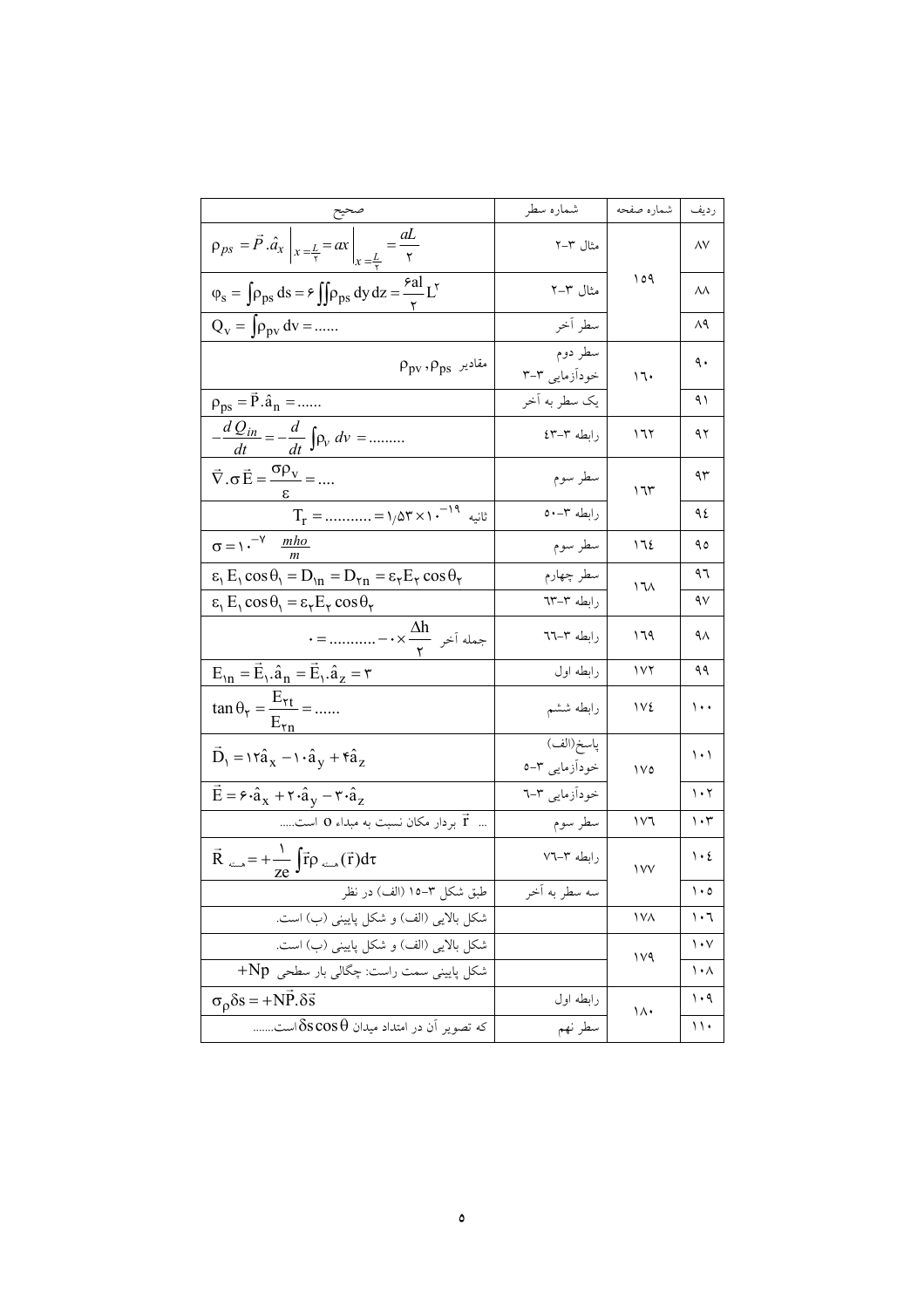| صحيح                                                                                                                                                                                                                                                                                  | شماره سطر                                                   | شماره صفحه       | رديف            |
|---------------------------------------------------------------------------------------------------------------------------------------------------------------------------------------------------------------------------------------------------------------------------------------|-------------------------------------------------------------|------------------|-----------------|
| ماکروسکوپی که در ناحیهای                                                                                                                                                                                                                                                              | سطر چهارم به آخر                                            | $\Lambda\Lambda$ | ۱۱۱             |
| گشتاور دو قطبی دائمی ۳–۲٫۶×۱۰ کولن–متر را به دست<br>اورد.                                                                                                                                                                                                                             | سطر ششم                                                     |                  | ۱۱۲             |
| در مولکول دی سولفورکربن، انتقال                                                                                                                                                                                                                                                       | سطر چهارم<br>پاراگراف دوم                                   | ۱۸۹              | ۱۱۳             |
| بارهای ±e باید اندکی بیش از m ۱ <sup>۰–۲</sup> ×۱۰                                                                                                                                                                                                                                    | سطر هشتم                                                    |                  | $\bigwedge$     |
| گشتاور دو قطبی متوسط موضعی $\vec{\mathrm{E}}$ ه میگردد.                                                                                                                                                                                                                               | سطر هفتم                                                    |                  | ۱۱۵             |
| مولکولهای قطبی حضور داشته باشند، رفتار                                                                                                                                                                                                                                                | سطر ۱۳                                                      | ۱۹۱              | ۱۱٦             |
| است، چون میدانهای                                                                                                                                                                                                                                                                     | سطر ١٤                                                      |                  | ۱۱۷             |
| برد کوتاه خیلی قوی نیستند و با                                                                                                                                                                                                                                                        | سطر ۱۷                                                      |                  | ۱۱۸             |
| $\frac{E}{E}$ $\omega^{2}r = \frac{1}{\alpha} \left( \frac{\chi_e}{N} \right)$ $\omega = \left( \frac{N}{\chi_e} \right)$ $\omega^{1/2} \times \left( \frac{\chi_e}{N} \right)$ $\omega^{1/2}$<br>$= (\frac{\rho}{\rho})_{\text{old}} (\frac{\chi_e}{\rho})_{\text{old}}$<br>$\chi_e$ | رابطه ۰۲–۱۰۱                                                |                  | ۱۱۹             |
| $\frac{\mathrm{E}}{\mathrm{E}}$ که $\rho$ چگالی است. جدول ۳–۰، مقایسهای بین <sup>موضعی</sup><br>مستخرج از رابطه فوق را با رابطه کلاوسیوس-<br>موساتی نشان میدهد.همانطور که دیده میشود<br>تقریب کلاوسیوس- موساتی حتی وقتی که                                                            | سطرهاي بعد از<br>$\backslash \cdot \backslash \lnot \vdash$ | 192              | 11.             |
| $=\left(\frac{\rho}{\rho}\right)_{\aleph}\left(\frac{\chi_{e}}{2}\right)_{\aleph^{\omega}}$                                                                                                                                                                                           | سطردوم جدول٣-٤                                              |                  | 171             |
| تمام $\chi_{\text{E}}$ ها به $\chi_{\text{e}}$ تبدیل شوند، در انتهای جدول این<br>عبارت اضافه شود: p چگالی بر حسب $\frac{\text{gr}}{\text{cm}^{\gamma}}$ است،<br>اطلاعات گازها در فشار جو است.                                                                                         | جدول ۳–٤                                                    |                  | ۱۲۲             |
| ٣-١٠-٥ فروالكتريسته وييزوالكتريسته                                                                                                                                                                                                                                                    |                                                             |                  | ۱۲۳             |
| مرتب شوند ؟ پاسخ تحت                                                                                                                                                                                                                                                                  | سطر سوم                                                     |                  | ١٢٤             |
| پادفروالكتريسته                                                                                                                                                                                                                                                                       | سطر هشتم                                                    | ۱۹٥              | ۱۲٥             |
| تيتانات باريم                                                                                                                                                                                                                                                                         | سطر نهم                                                     |                  | ۱۲٦             |
| تيتانات باريم<br><u>-</u>                                                                                                                                                                                                                                                             | سطر ١٦                                                      |                  | 17V             |
| با شروع از یک نمونه غیر قطبیده و $\rm E = 0$ در                                                                                                                                                                                                                                       | شش سطر به آخر                                               |                  | 17 <sub>A</sub> |
| پيزوالكتريسته                                                                                                                                                                                                                                                                         | سطر اول                                                     | ۱۹٦              | 119             |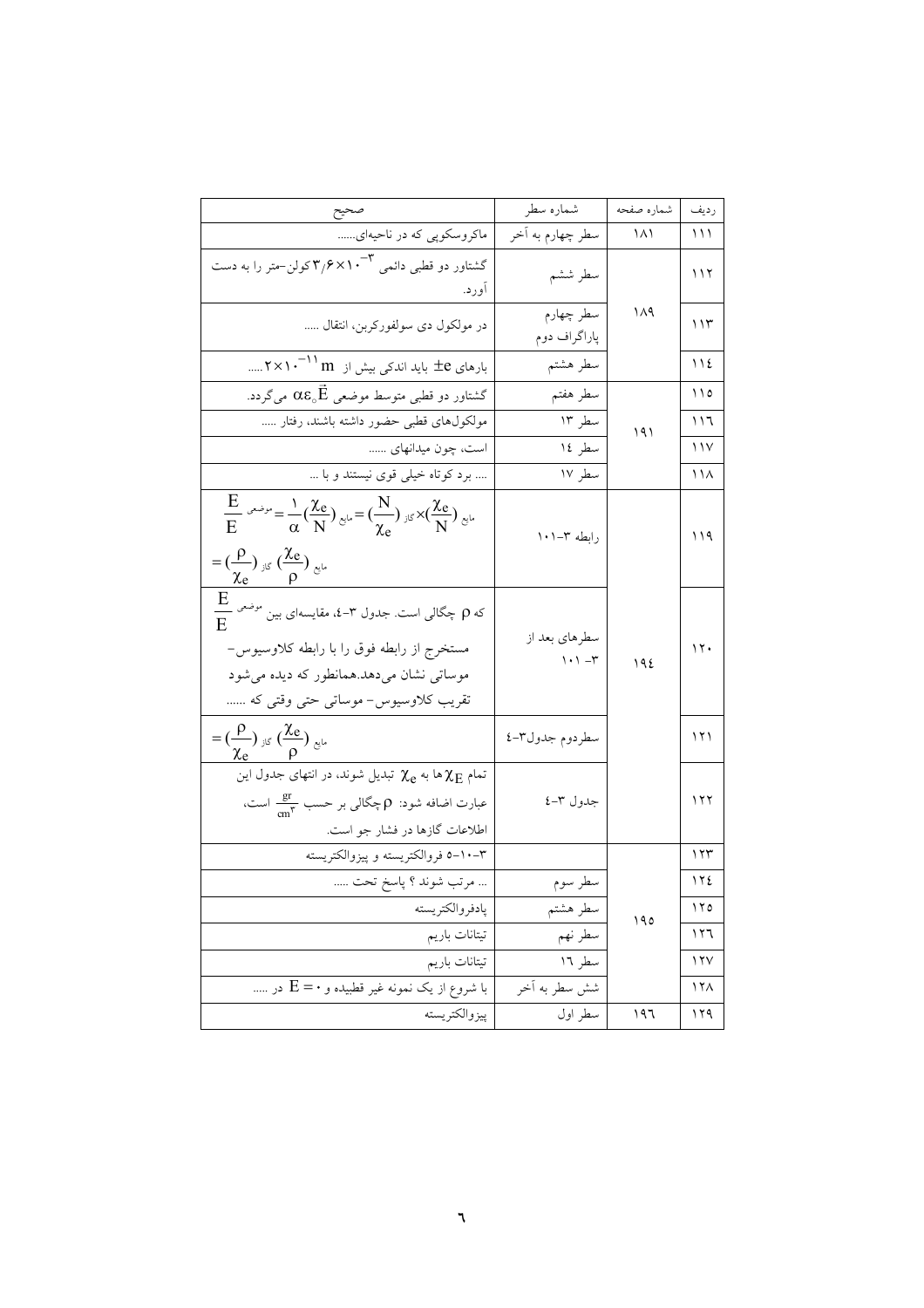|                                                                                                                       | شماره سطر                  | شماره صفحه                    | رديف                |
|-----------------------------------------------------------------------------------------------------------------------|----------------------------|-------------------------------|---------------------|
| $\displaystyle \frac{m}{N}$ دارای ثابت پیزوالکتریک ۲ <sup>۱۲</sup> –۲٫۲ ۲/۲ م آ                                       | سطر چهارم                  | ۱۹٦                           | ۱۳۰                 |
| تيتانات باريم                                                                                                         | سطر هفتم                   |                               | ۱۳۱                 |
| شکل صحیح در صفحه آخر این غلط نامه است.                                                                                | شكل ٣-٢٥                   | ۱۹۷                           | ۱۳۲                 |
| اگر $\vec{\nabla}.\vec{B} = \sigma \vec{\nabla}.\vec{E}$ و $\vec{\nabla}.\vec{B} = \sigma \vec{\nabla}.\vec{E}$ در یک | سؤال ٦                     | ۱۹۹                           | ۱۳۳                 |
| جریان از میان سطح مقطع رسانا را به                                                                                    | سطر سوم                    |                               | ۱۳٤                 |
| اگر بار با سرعت $\hat{\mathbf{g}}_{\mathbf{y}}$ ۰۴ حرکت                                                               | فرض(ب)مسأله٣               | $\mathbf{y} \cdot \mathbf{y}$ | ۱۳٥                 |
| یک میله استوانهای  در اختلاف پتانسیل۹ ولت                                                                             | مسأله ٤                    |                               | ۱۳٦                 |
| اگر شعاع متوسط دورها ….                                                                                               | مسأله ٦                    |                               | $\Upsilon$          |
| در شکل ۳–۲۷                                                                                                           | مسأله ٧                    |                               | ۱۳۸                 |
| ست، $V = \mathbf{r} \cdot \mathbf{z}^{\mathsf{T}}$ ولت است، ……                                                        | مسأله ١٠                   | $\mathbf{y} \cdot \mathbf{y}$ | ۱۳۹                 |
| برای $\hat{p} = \alpha \sin(\alpha y)$ تابت است                                                                       | مسأله ١١                   | $\mathbf{y} \cdot \mathbf{y}$ | ۱٤٠                 |
| $\vec{J} = \frac{z'}{a_{\rho}} \hat{a}_{\rho} + z \cos \varphi \hat{a}_{z}$                                           | فرض (ج)                    | $\mathbf{y} \cdot \mathbf{z}$ | ١٤١                 |
| $\frac{\rho}{\sigma = \Delta \times 1 \cdot^{-\varphi}}$ متر/موهو                                                     | مسأله ۲۰                   |                               | ۱٤۲                 |
| به دست آورید:                                                                                                         | سطر آخر                    |                               | ۱٤٣                 |
| $\vec{E}_1 = \hat{\mathbf{a}}_x - \hat{\mathbf{a}}_y + \hat{\mathbf{a}}_z \frac{\nabla}{m}$ $\vec{E}_1$               | مسأله ٢٢                   | $\mathbf{y} \cdot \mathbf{0}$ | 122                 |
| دى الكتريك مايع با گذردهى ۶ <sub>۱</sub>                                                                              | مسأله ٢٣، سطر دوم          |                               | ١٤٥                 |
| -۳۰- ۶ <sub>/</sub> ۲×۱۰ کولن – متر است.                                                                              | مسأله ٢٦، سطر دوم          | $\mathbf{y} \cdot \mathbf{y}$ | ۱٤٦                 |
| فصل چهارم                                                                                                             |                            |                               |                     |
| $-\vec{\nabla} \cdot (\varepsilon \vec{\nabla} V) = \rho_V$                                                           | رابطه ٤–٣                  | ۲۱۰                           | ۱٤٧                 |
| $V(\rho, \varphi, z)$                                                                                                 | سطر اول                    | ۲۱۱                           | ۱٤۸                 |
| $\nabla^{\dagger} V_d =$                                                                                              | رابطه ٤–١١                 | ۲۱۲                           | ۱٤۹                 |
| $\,$ . $\,\mathrm{V}\,$ در هر جایی در                                                                                 | رابطه ٤–١٥، داخل<br>پرانتز | ۲۱۳                           | $\cdot \circ \cdot$ |
| $\ln \left( \frac{\text{tg} \frac{\text{dy}}{\text{y}}}{\text{tg} \frac{\theta_1}{\text{z}}} \right)$                 | مخرج كسر عبارت<br>برای V   | ۲۱٦                           | ۱٥۱                 |
| تمام اندیس های $\lambda$ از ${\rm X}$ بزرگ به ${\rm x}$ کوچک تبدیل شوند.                                              |                            | ۱۸۲۱۹و ۲۱۹                    | ۱٥۲                 |
| تبدیل به $p_n(\cos\theta)$ شود. $\rho_n(\cos\theta)$                                                                  | رابطه ٤–٣١                 | $\gamma \gamma$ .             | ۱٥۳                 |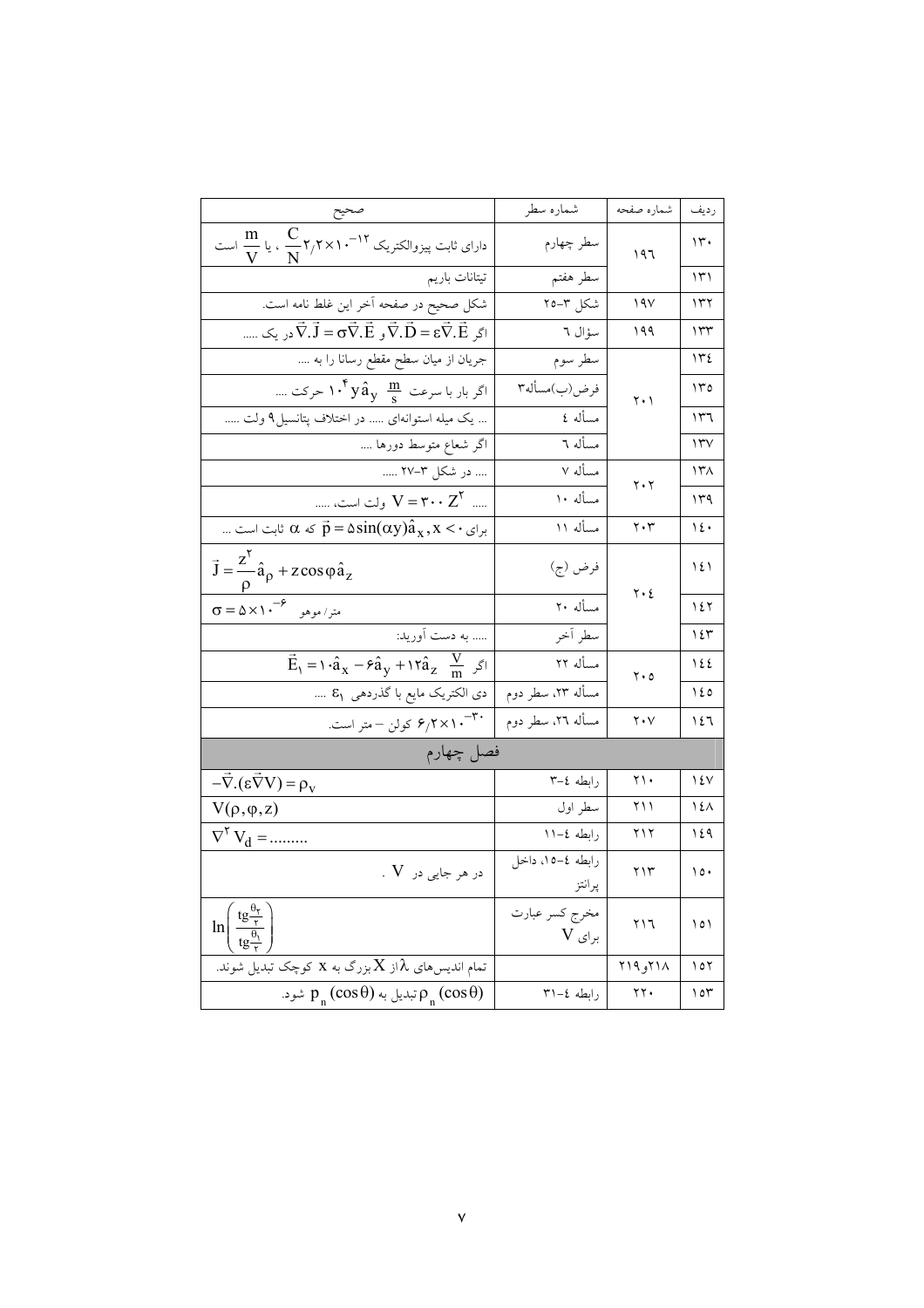|                                                                                                                                                               | شماره سطر                      | شماره صفحه | رديف              |
|---------------------------------------------------------------------------------------------------------------------------------------------------------------|--------------------------------|------------|-------------------|
| $-V_{\circ} \frac{b}{n\pi} \cos \frac{n\pi x}{b}  _{\cdot}^{b} = $                                                                                            | رابطه دوم                      | ۲۲۲        | ۱٥٤               |
| $+\frac{V_{0}b}{n\pi}$ (1 – cos n $\pi$ ) =                                                                                                                   | رابطه سوم                      |            | ۱٥٥               |
| حرف ۲ تبدیل به a شود.                                                                                                                                         | رابطه اخر                      | ۲۲۳        | ۱٥٦               |
| در p <sub>m</sub> (cos  ) ضرب کرده                                                                                                                            | يک سطر به أخر                  |            | ۱٥۷               |
| $B_n = -A_n a^{\gamma n + \gamma}$                                                                                                                            | رابطه اول                      | ۲۲۵        | ۱٥۸               |
| که با فرض اولیه ما در اول مسأله سازگاری دارد، این مثال<br>از طریق متمتیکا در $\rm CD$ راهنما نیز حل شده است.                                                  | قبل از مثال ٤–٤                | ۲۲٦        | ۱٥۹               |
| $=\epsilon_1$ [] =                                                                                                                                            | یک رابطه مانده به              | ۲۲۷        | ۱٦۰               |
| $B_{\circ} = C_{\circ} = \cdot$ , $B_{1} = \frac{\varepsilon_{\tau} - \varepsilon_{1}}{\varepsilon_{\tau} + \varepsilon_{1}} E_{\circ} R^{\tau}$ ,            | رابطه سوم                      | ۲۲۸        | ۱٦۱               |
| $\vec{p} = \frac{\hat{r}}{m} \pi R^{\gamma} (\epsilon_{\gamma} - \epsilon_{\gamma}) \vec{E}_{i}^{\gamma}$                                                     | رابطه دوم                      | ۲۲۹        | ۱٦٢               |
| است که روی سطح یک کره                                                                                                                                         | سطر پنجم                       | ۲۳۱        | ۱٦٣               |
| فرض میشود هر دو صفحه رسانا حامل بارهای<br>باشند. $-\mathrm{Q},+\mathrm{Q}$                                                                                    | سطر ۱۲                         | ۲۳٤        | ۱٦٤               |
| $W_{E} = \frac{1}{\tau} \int \epsilon \frac{Q^{\tau}}{\epsilon^{\tau} s^{\tau}} dV = \frac{\epsilon Q^{\tau} S d}{\tau \epsilon^{\tau} S^{\tau}} = $          | رابطه اخر                      | ۲۳٦        | ۱٦٥               |
| مربوط به خودآزماییهای ٤–٢ و ٤–٣،                                                                                                                              | شکل ٤–١١                       | ٢٤٤        | ۱٦٦               |
| $\left[\frac{1}{\tau}-\frac{1}{\tau}\right]$<br>$V = \sqrt{r} \cdot \frac{r}{\sqrt{r}} = \frac{1}{\sqrt{r}}$                                                  | رابطه أخر                      | ۲٤٦        | 17V               |
| اگر شکل ٤–١١ (الف)                                                                                                                                            | خودأزمايي ٤–٤                  |            | ۱٦٨               |
| $s = r \cdot cm^5$                                                                                                                                            | سطر دوم مثال ٧–٧               | ۲٤۷        | ۱٦۹               |
| خازن شکل ٤–١٣ (الف)                                                                                                                                           | سطر چهارم مثال<br>$V - \xi$    |            | $\vee$            |
| خطي و حجمي در شكل ٤-١٤ (الف)، و                                                                                                                               | سطر اول                        | ٢٤٩        | ۱۷۱               |
| $\vec{E} = \vec{E}_{+} + \vec{E}_{-} =  + \frac{-Q \vec{r}_{+}}{R}$<br>$\underline{\mathfrak{f}}\pi\varepsilon_{\circ}\mathfrak{r}_{\mathsf{r}}^{\mathsf{r}}$ | رابطه ٤-٤٥                     | ۲٥۰        | ۱۷۲               |
| دستگاه تصویری شکل ٤–١٥ (ب)                                                                                                                                    | سطر هشتم                       | ۲٥٢        | $\sqrt{r}$        |
| - z = h , x = .                                                                                                                                               | $\overline{\mathbf{w}}$ سطر ۱۰ |            | $\sqrt{\epsilon}$ |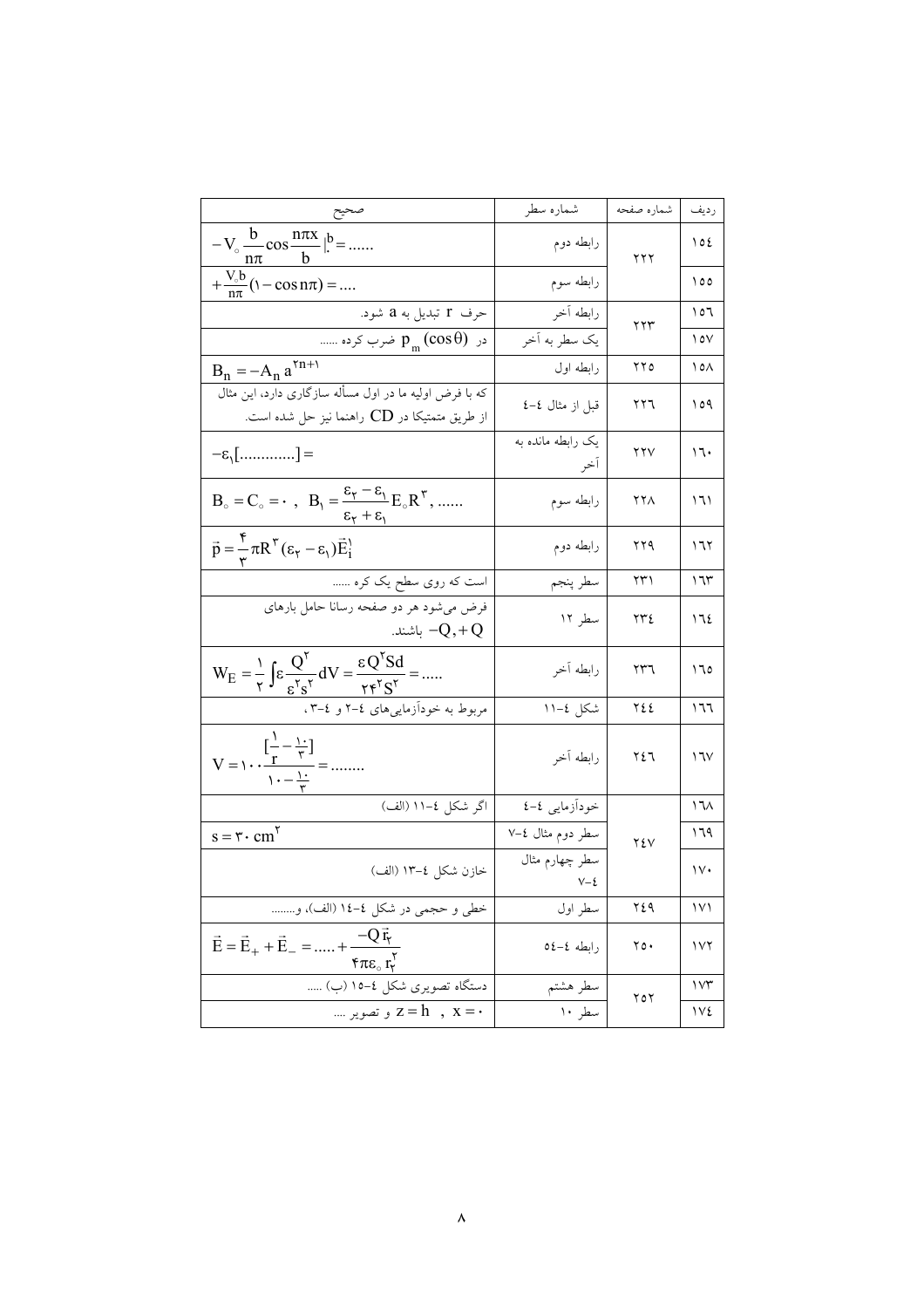|                                                                                                                                                   | شماره سطر                              | شماره صفحه | رديف       |
|---------------------------------------------------------------------------------------------------------------------------------------------------|----------------------------------------|------------|------------|
| $\vec{E} = \frac{\rho_L}{\rho}$ [<br>$\frac{1}{x^{\gamma} + (z+h)^{\gamma}}$<br>۲ $\pi$ ε $_\circ$                                                | رابطه ٤–٦٥                             | ۲٥٣        | $\sqrt{0}$ |
| طبق شكل ٤–١٨ (ب)                                                                                                                                  | يک سطر به اَخر                         | ۲٥٦        | ۱۷٦        |
| که بردار یکه nٌ عمود بر فصل مشترک و به سمت چپ<br>$\sigma_b = -\frac{(\epsilon_r - 1)QD}{\tau \pi (\epsilon_r + 1)r^{\tau}}$ (v٤-٤) است. بنابراین: | بعد از رابطه ٤–٧٣<br>عبارت و رابطه زیر | ۲٥۸        | $\sqrt{V}$ |
|                                                                                                                                                   | اضافه شود                              |            |            |
| فصل مشترک شکل ٤–٢١ تبدیل به فصل مشترک شکل ٤–<br>۲۲ شود.                                                                                           | در دو سطر اخر                          | ۲٦۰        | ۱۷۸        |
| هم محور نیستند، میدان الکتریکی و در نتیجه چگالی بار<br>روی سطح رسانا یکنواخت نیستند. با این حال،<br>.                                             | سطر هشتم                               | ۲٦۲        | ۱۷۹        |
|                                                                                                                                                   | سؤال ۸                                 | ۲٦۹        | ۱۸۰        |
| $.V(\rho = \delta m m) = \delta V, V(\rho = \delta m m) = \delta V$                                                                               | سطر دوم مسأله ٤                        | ۲۷۱        | ۱۸۱        |
| در شکل ٤–۲۹ (که در اَن π ≥ φ ≥ ∘                                                                                                                  | سطر دوم                                | ۲۷۳        | ۱۸۲        |
| با ماده دی الکتریکی با ۴۵٫۶۵ <u>۰ = ۶</u>                                                                                                         | مسأله ١٢                               | ۲۷٤        | ۱۸۳        |
| … مطابق شکل ٤–٣٣ در محیطی با ……                                                                                                                   | مسأله ١٥                               | ۲۷٥        | ۱۸٤        |
| به شعاع  a  است که بار  Q<br>--                                                                                                                   | مسأله ١٦                               |            | ۱۸٥        |
| قطبش p.                                                                                                                                           | فرض(ب)مسأله١٧                          | ۲۷٦        | ۱۸٦        |
| گذرده <sub>ی ک</sub> ه $\frac{\epsilon_{\circ k}}{\mathsf y} = \epsilon \in \mathsf k$ ثابت) پر شده است.                                          | سطر دوم.سأله١٨                         |            | ۱۸۷        |
| پتانسیل متوسط V <sub>av</sub> را                                                                                                                  | مسأله ۲۲                               |            | ۱۸۸        |
|                                                                                                                                                   | مسأله ٢٣                               | ۲۷۷        | ۱۸۹        |
| همانند شکل ٤–٣ به                                                                                                                                 | سطر أخر                                |            | ۱۹۰        |
| فصل پنجم                                                                                                                                          |                                        |            |            |
| و در فصل بعدی در فضای مادی مورد                                                                                                                   | سطر اول و دوم                          |            | ۱۹۱        |
| $\vec{F} = (\frac{Q_1 Q_r}{\epsilon_{\pi r} r}) \hat{a}_r$                                                                                        | جدول ٥–١، سطر<br>اول                   | ٢٨٠        | ۱۹۲        |
| $\mathbf{V} = \int_{\mathfrak{F} \pi \epsilon \mathbf{r}}^{\rho_1 \mathrm{dl}}$                                                                   | جدول ٥–١، سطر<br>ىھم                   |            | ۱۹۳        |
| $Id \vec{l} \times \vec{R}$<br>$d\vec{H} =$ =<br>$\overline{\mathcal{F}}\pi R^{\mathcal{F}}$                                                      | رابطه ٥-٤                              | ۲۸۲        | 192        |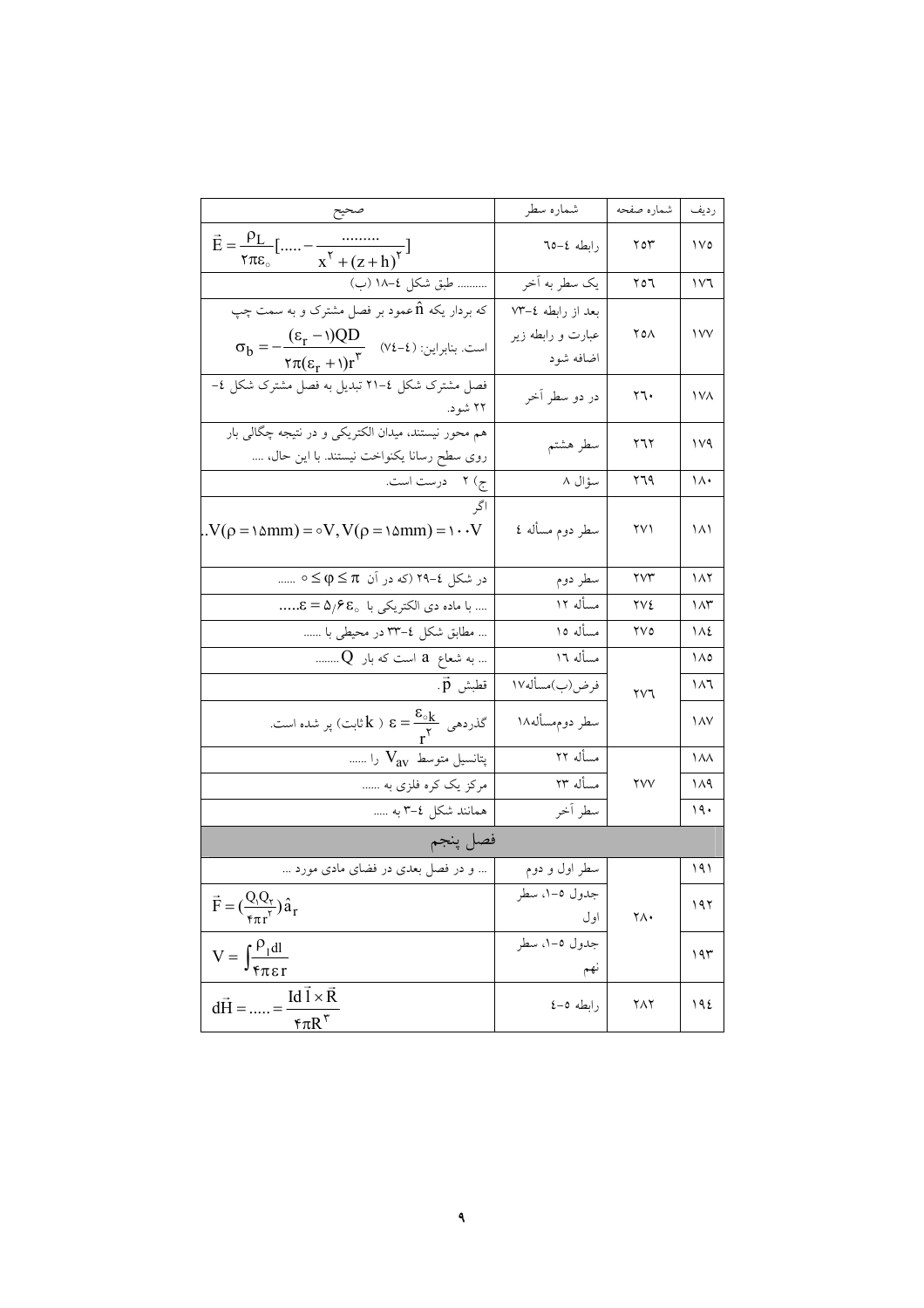|                                                                                                                                                              | شماره سطر               | شماره صفحه                      | رديف                          |
|--------------------------------------------------------------------------------------------------------------------------------------------------------------|-------------------------|---------------------------------|-------------------------------|
| صحيح<br>همان طور که در شکل ۲–۵                                                                                                                               | سه سطر به اخر           | ۲۸۲                             | ۱۹٥                           |
|                                                                                                                                                              | سه سطر به أخر           | ۲۸٦                             | ۱۹٦                           |
| این موضوع را میتوان با نوشتن a <sub>p</sub> در                                                                                                               | سطر دوم                 |                                 | ۱۹۷                           |
| در نتیجه $\mathbf{H}_{\rho} = \mathbf{H}_{\rho}$ . بنابراین                                                                                                  | سطر چهارم               | ۲۸۸                             | ۱۹۸                           |
| $\vec{H}(\cdot,\cdot,-\mathfrak{k}) = \vec{H}(\cdot,\cdot+\mathfrak{k}) = $                                                                                  | رابطه دوم               |                                 | ۱۹۹                           |
| اگر سیملوله شکل ۵-۷ (ج)                                                                                                                                      | خودازمایی ۵–۳           | ۲۸۹                             | ۲۰۰                           |
| شکل در صفحه اخر این غلط نامه م <sub>ی</sub> باشد                                                                                                             | شكل ٥-٧ (ج)             |                                 | ۲۰۱                           |
|                                                                                                                                                              | سطر ۱۱                  |                                 | ۲۰۲                           |
| به مسیر بسته ۱–۲–۳–٤–۱ (مسیر امپری) داریم:                                                                                                                   | سطر أخر                 | ۲۹۱                             | ۲۰۳                           |
| تشکیل شده باشد.  dH ناشی از                                                                                                                                  | سطر سوم                 | ۲۹۲                             | ٢٠٤                           |
| نتیجه میشود $\rm{H}_\circ = \frac{1}{2}k~y$ . با قرار                                                                                                        | سطر سوم                 | ۲۹۳                             | $\mathbf{y} \cdot \mathbf{0}$ |
| که $\hat{a}_n$ بردار یکه عمود ….                                                                                                                             | بعد از رابطه ٥–٢٣       |                                 | ۲۰٦                           |
| $I' =  =  = \frac{I}{\pi a^{\gamma}} \pi \rho^{\gamma} = \frac{I \rho^{\gamma}}{a_{\gamma}}$<br>$I'' = I - $                                                 | رابطه سوم               | ۲۹٤                             | $\mathbf{Y} \cdot \mathbf{V}$ |
| در نتيجه                                                                                                                                                     | رابطه پنجم              | ۲۹٥                             | ۲۰۸                           |
| $\frac{1}{\tau \pi \rho}$ $\left  \gamma - \frac{\rho^{\tau} - b^{\tau}}{t^{\tau} + \tau bt} \right  \hat{a}_{\phi}$ $b \le \rho \le b + t$                  | $\vec{H}$ سطرسومٖعبارت  | ۲۹٦                             | ۲۰۹                           |
| $\oint \vec{H} \cdot d \vec{l} = I_{\downarrow \leq l_2} = H(\tau \pi \rho) = NI$                                                                            | رابطه اول               | ۲۹۷                             | ۲۱۰                           |
| خطوط شار مغناطیسی مربوط به یک سیم مستقیم. جریان                                                                                                              | شکل ٥–۱۳                | ۲۹۹                             | ۱۱ ۲                          |
| و سطح بسته $\psi = Q$                                                                                                                                        | بالای شکل ۵–۱٤<br>(الف) | $\mathfrak{r}\cdot\mathfrak{r}$ | ۲۱۲                           |
| $\vec{\nabla} \cdot \vec{B} = -$                                                                                                                             | رابطه ٥–٣٤              | ۳۰۱                             | ۲۱۳                           |
| پايستگي ميدان الكترواستاتيكي                                                                                                                                 | سطر سوم جدول            | ۳۰۲                             | ٢١٤                           |
| $\vec{\nabla} \times \vec{\nabla} \times \vec{A} = \mu_{\circ} \vec{J}$ , $\vec{\nabla} (\vec{\nabla} . \vec{A}) - \nabla^{\dagger} A = \mu_{\circ} \vec{J}$ | دو رابطه اخر            |                                 | ۲۱۵                           |
| $\vec{A} = \int \frac{\mu_{\circ} \vec{k} ds}{\epsilon \pi R}$                                                                                               | رابطه ٥-٤٢              | $\mathbf{r}\cdot\mathbf{r}$     | ٢١٦                           |
| , $\vec{F} = d\vec{l}'$ , $f = \frac{1}{r}$                                                                                                                  | سطر دوم<br>             | $\mathsf{r}\cdot\mathsf{o}$     | ۲۱۷                           |
| بر روی (x,y,z) عمل میکند.                                                                                                                                    | ۔<br>سطر چهارم          |                                 | ۲۱۸                           |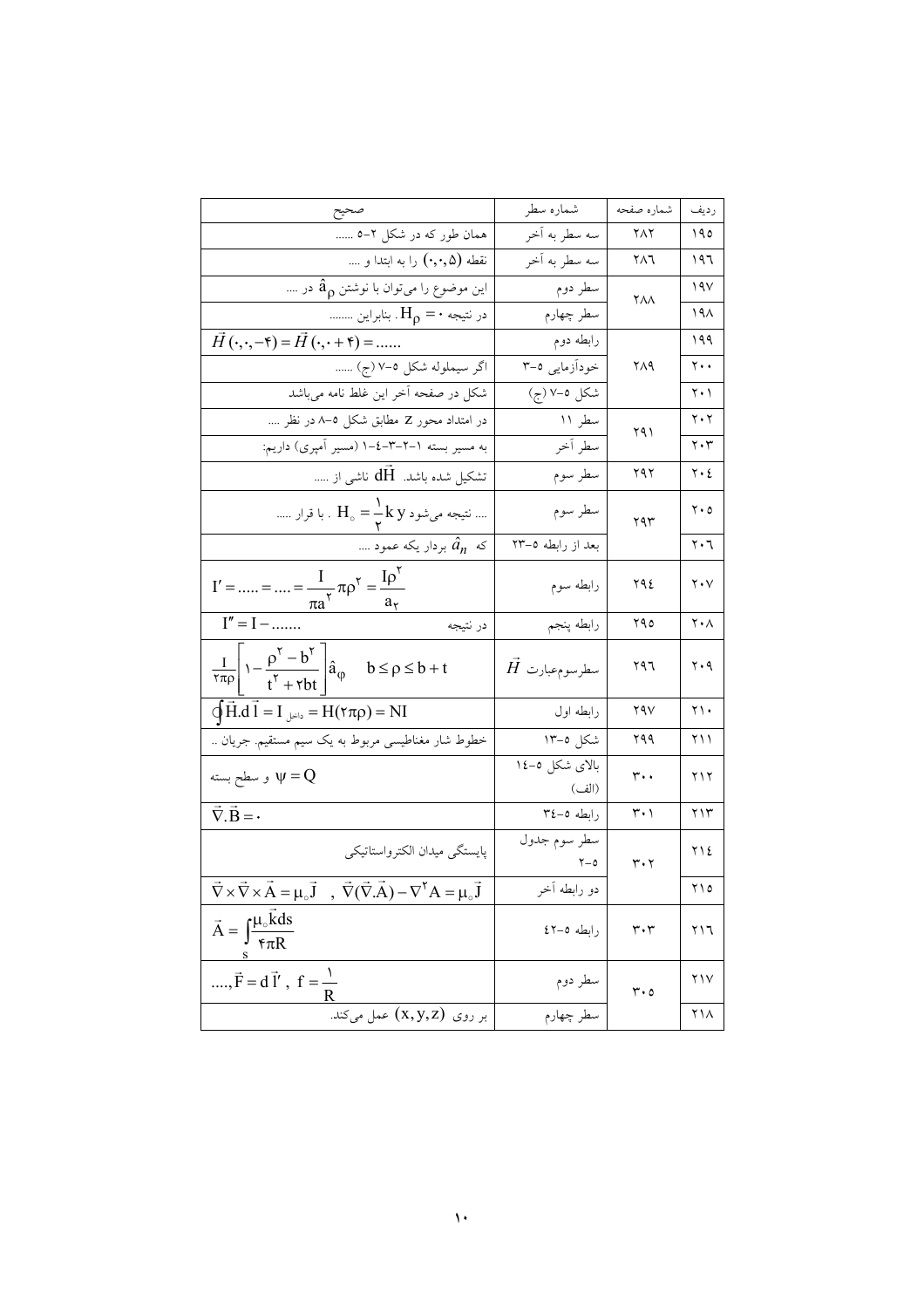|                                                                                             |                                                                                        | شماره سطر         | شماره صفحه                    | رديف |
|---------------------------------------------------------------------------------------------|----------------------------------------------------------------------------------------|-------------------|-------------------------------|------|
|                                                                                             | و اعمال قضيه استوكس، خواهيم                                                            | يک سطر به آخر     | $\mathbf{r} \cdot \mathbf{0}$ | ۲۱۹  |
|                                                                                             | چشم آزاد $(\mathrm{J}=\cdot)$ به کار می $_{\circ}$ ود. استفاده …                       | سطر پنجم          | ٣٠٦                           | ۲۲۰  |
|                                                                                             | $\Psi = \oint_{\mathbf{r}} \vec{A} \cdot d\vec{l} = \psi_1 + \psi_2 + \psi_3 + \psi_4$ | رابطه أخر         |                               | ۲۲۱  |
|                                                                                             | عبارت( که همان نتیجه روش اول است، ) بعد از رابطه                                       | سطر سوم           | ۳۰۷                           | ۲۲۲  |
|                                                                                             | چهارم یعنی وبر γ = ٣ قرار گیرد.                                                        |                   |                               |      |
|                                                                                             | با استفاده از معادلات (٥-٤١) و (٥-٣٧)                                                  | سطر ششم           |                               | ۲۲۳  |
| $\vec{B} = \frac{\mu_{\circ I}}{\tau \pi} \oint_{I} \left[ \frac{1}{R} \dots \dots \right]$ |                                                                                        | رابطه ٥٤-٥٥       | ۳۰۸                           | ۲۲٤  |
| $\vec{B} = \frac{\mu_{\circ I}}{\tau \pi} \oint \frac{d\vec{l} \times \hat{a}_R}{R^{\tau}}$ |                                                                                        | رابطه ٥-٥٧        | $r \cdot q$                   | ۲۲۵  |
|                                                                                             | ج — ب– الف                                                                             | شكل ٥–١٨، رديف    |                               |      |
|                                                                                             |                                                                                        | بالا از سمت چپ    |                               | ۲۲٦  |
|                                                                                             | هــ – د                                                                                | شكل ٥–١٨، رديف    |                               |      |
| $\overline{\overset{\text{(L)}}{\longrightarrow}}(A)$                                       |                                                                                        | پایین از سمت چپ   |                               |      |
| $\left(\rightuplus\right)$ (D)                                                              |                                                                                        |                   |                               |      |
| $(\zeta)$ (C)                                                                               | $(iii)$                                                                                |                   | $\mathsf{r}\mathsf{L}\cdot$   |      |
| $\langle \circ \rangle$ (D)                                                                 | $(iv)$                                                                                 | سؤال ٣، ليست بايد |                               |      |
| $\left( \Box \right)$ (E)                                                                   | $(v)$                                                                                  | به صورت زیر باشد  |                               | ۲۲۷  |
|                                                                                             | $(vi)$                                                                                 |                   |                               |      |
|                                                                                             | $(vii)$                                                                                |                   |                               |      |
|                                                                                             | $(viii)$                                                                               |                   |                               |      |
|                                                                                             |                                                                                        | شکل ٥-۲۰، رديف    |                               |      |
|                                                                                             | ب– الف                                                                                 | بالا از سمت چپ    |                               |      |
|                                                                                             |                                                                                        | شکل ۵–۲۰، ردیف    | ۳۱۲                           | ۲۲۸  |
|                                                                                             | د – ج                                                                                  | پايين از سمت چپ   |                               |      |
|                                                                                             | ٦٠٠٠ اَمپر است، میدان H                                                                | مسأله ۱           | ۳۱٤                           | ۲۲۹  |
|                                                                                             | n و حجمی در آورده میشود،                                                               | مسأله ٤           | ۲۱٥                           | ۲۳۰  |
|                                                                                             | میدان $\vec{H}$ را در نقطه $(\vec{r}, \frac{\pi}{\vec{r}}, -1)$ به دست آورید.<br>شار … | مسأله ١٣          | $\mathsf{r}\mathsf{v}$        | ۲۳۱  |
|                                                                                             | نشان داده شده در شکل ۵–۷ (الف)                                                         | مسأله ١٨          | ۳۱۸                           | ۲۳۲  |
|                                                                                             |                                                                                        |                   |                               |      |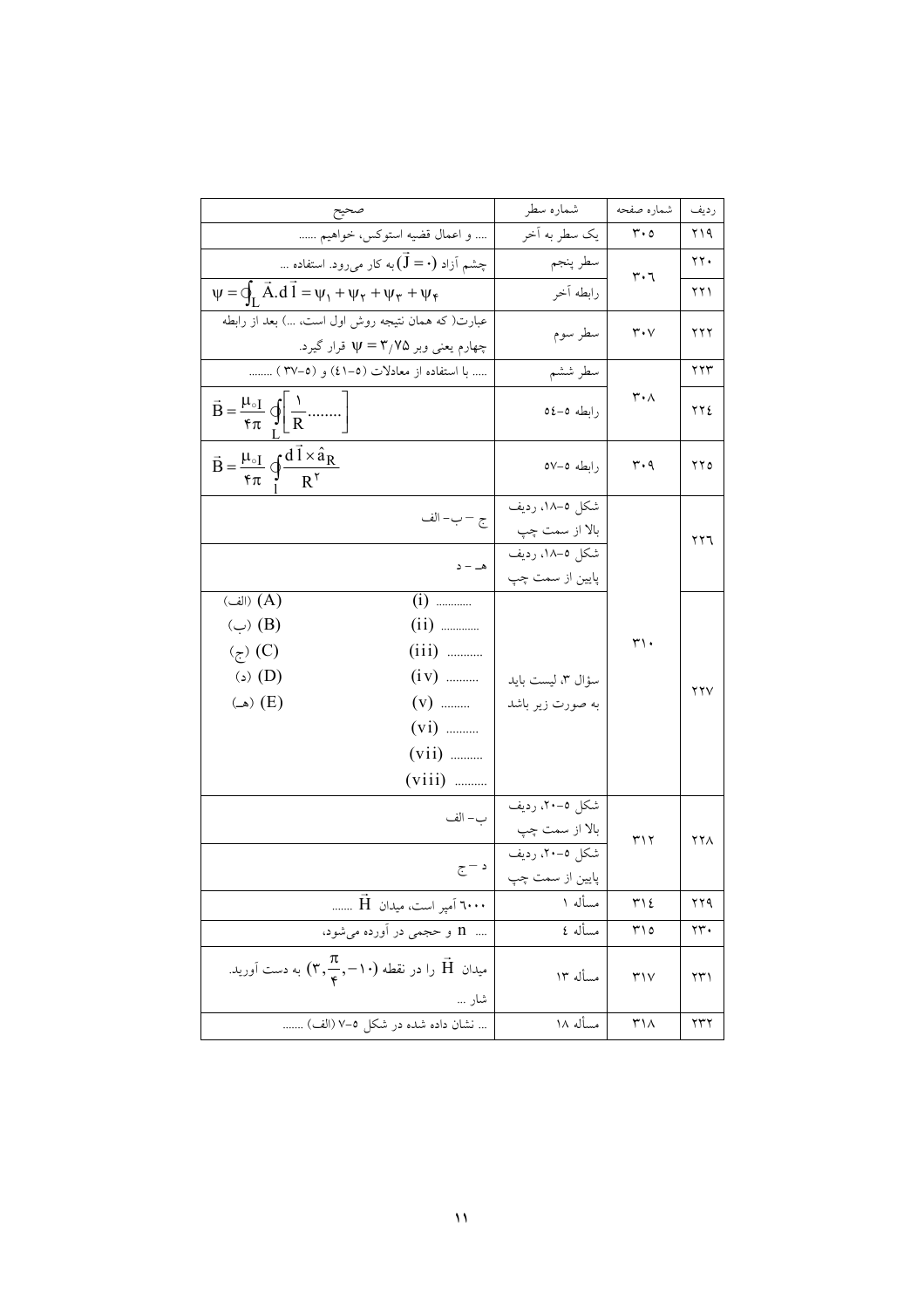|                                                                                                                                                                                                               | شماره سطر                           | شماره صفحه              | رديف                   |
|---------------------------------------------------------------------------------------------------------------------------------------------------------------------------------------------------------------|-------------------------------------|-------------------------|------------------------|
| فصل ششم                                                                                                                                                                                                       |                                     |                         |                        |
| (ب) نیروهای وارد بر حلقه و سیم.                                                                                                                                                                               | شكل ٦–٣                             | ٣٢٦                     | ۲۳۳                    |
| $\vec{B}_1 = \frac{\mu_0 I_1}{\tau \pi I_0} \hat{a}_{\phi}$                                                                                                                                                   | رابطه دوم                           | ۳۲۸                     | ٢٣٤                    |
| $\overline{\mathrm{F}}_1$ نیروی کل $\overline{\mathrm{F}}_1$                                                                                                                                                  | سطر اول                             |                         | ۲۳٥                    |
| $\frac{mu^{\tau}}{R} = quB$                                                                                                                                                                                   | رابطه ٦-١٤                          | ۳۲۹                     | ۲۳٦                    |
| به اندازه زاویه $\theta_{\rm i}$ منحرف شود تا                                                                                                                                                                 | سطر هفتم                            | ۳۳۱                     | $\mathsf{y}\mathsf{y}$ |
| $\omega^{\texttt{Y}}=\frac{gqU}{m}$ که $\alpha$ و $\beta$ ثابت بوده و $\alpha$                                                                                                                                | سطر بعد از رابطه<br>۲۳-٦            | ٣٣٣                     | ۲۳۸                    |
| $\omega^{\texttt{Y}} = \frac{\texttt{g} \texttt{q}}{\text{m} \text{U}}$ که در آن                                                                                                                              | سطر بعد از رابطه<br>2-1             |                         | ۲۳۹                    |
| شکل در صفحه اَخر این غلط نامه میباشد.                                                                                                                                                                         | شكل ٦–٩                             | ٣٣٧                     | ٢٤٠                    |
| $\vec{\tau} = \vec{m} \times \vec{B} =$                                                                                                                                                                       | رابطه ٦-٤٠                          |                         | ۲٤۱                    |
| میدان به صورت $\vec{\rm E}$ و بردارهای یکه به صورت $\hat{\rm a}_{\rm r}$ و<br>میباشند. سطر آخر دو قطبی (دو بار نقطهای) $\hat{a}_\theta$<br>است.                                                               | جدول ٦-٢، قسمت<br>الكتريكي          | ۳٤١                     | ٢٤٢                    |
| $\hat{\rm a}_{\rm p}$ ، $\hat{\rm a}_{\rm \theta}$ ، $\hat{\rm a}_{\rm r}$ و $\bar{\rm B}$ به صورت بردار و $\rm \tilde{A}$ ، $\rm \tilde{A}$<br>بردارهای یکه میباشند بار به صورت $\mathrm{Q}_\mathrm{m}$ است. | جدول ٦-٢، قسمت<br>مغناطیسی، سطر اول |                         |                        |
| هیدروژن و اکسیژن در شرایط استاندارد و عنصر پلاتین<br>صحيح است.                                                                                                                                                | جدول ٦–٣                            | ٣٤٩                     | ٢٤٣                    |
| است. در اینجا از قانون گاؤس برای میدانهای مغناطیسی،<br>يعني ……                                                                                                                                                | سطر ششم                             | ٣٥٣                     | ٢٤٤                    |
| استفاده میکنیم. مرز …                                                                                                                                                                                         | سطر دهم                             |                         | ه ۲٤                   |
| با تقسیم معادله (٦–٦٥) بر (٦–٦٤) داریم:<br>$\frac{\mathrm{tg}_{\theta\mathrm{1}}}{\mathrm{g}_{\theta\mathrm{1}}}=\frac{\mu\mathrm{1}}{\mathrm{g}_{\theta\mathrm{1}}}$<br>tg $_{\theta}$ r<br>$\mu_{\tau}$     | بعد از رابطه ٦–٦٥                   | ٥٥٣                     | ۲٤٦                    |
| همانند مثال (٤-٤) براي                                                                                                                                                                                        | سطر ششم                             | ٣٥٦                     | ۲٤۷                    |
| دی الکتریک در فصل چهارم، شکل ٤-٤ .                                                                                                                                                                            | سطر قبل از مثال<br>$(2-7)$          | $\mathsf{r}\mathsf{ov}$ | ۲٤۸                    |
| $V_r = -H_o r \cos \theta + \frac{C_r}{r^r} \cos \theta$                                                                                                                                                      | رابطه دوم                           | ۳٥۹                     | ۲٤۹                    |
| $\vec{B}_{\gamma} = -\mu_{\circ} \vec{\nabla} V_{\gamma} = $                                                                                                                                                  | رابطه دوم                           | ٣٦٠                     | ۲٥۰                    |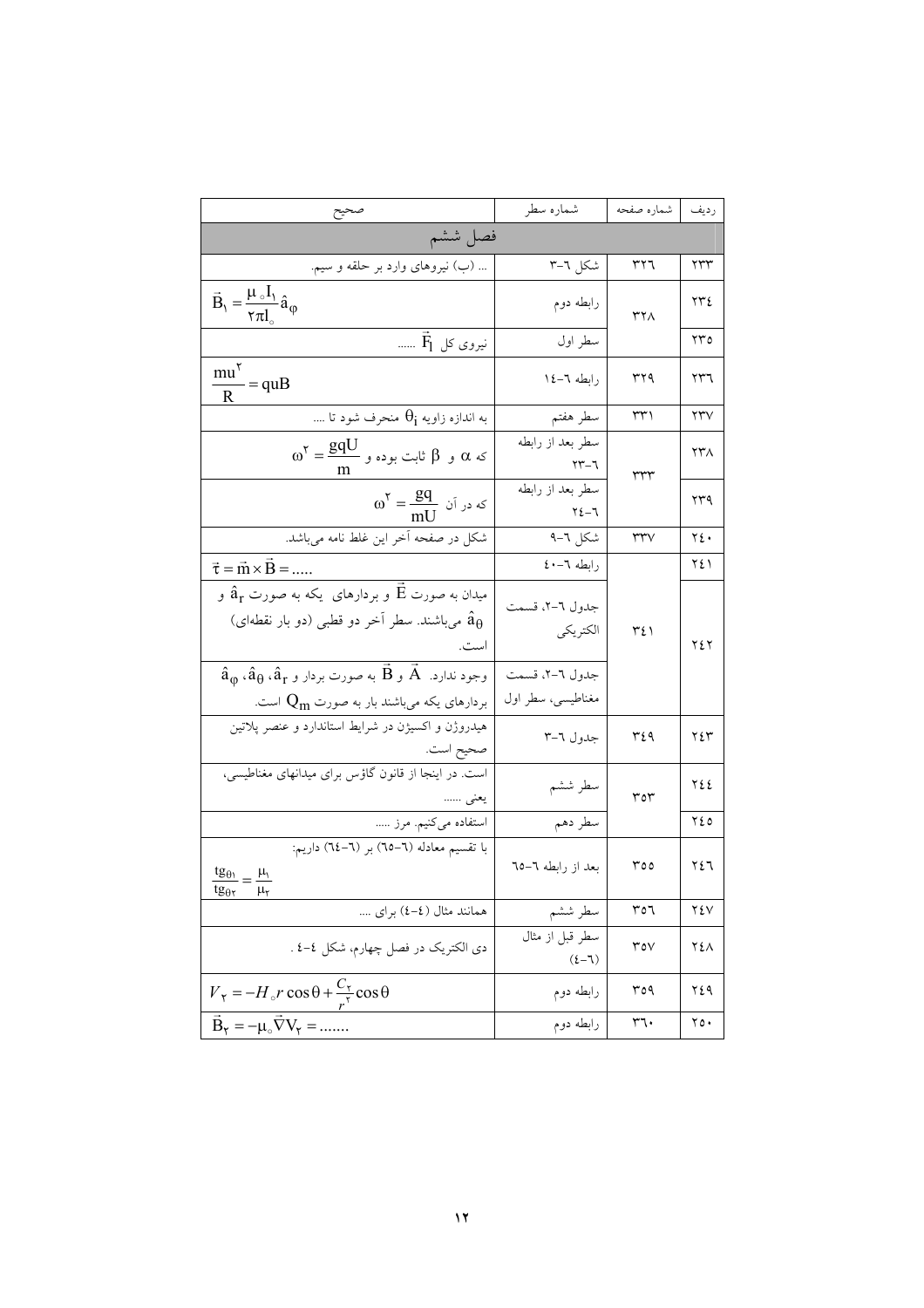|                                                                                                                                                                                                                                                                                                 | شماره سطر                                                                                      | شماره صفحه                       | رديف           |
|-------------------------------------------------------------------------------------------------------------------------------------------------------------------------------------------------------------------------------------------------------------------------------------------------|------------------------------------------------------------------------------------------------|----------------------------------|----------------|
| $V_{\tau} = -\gamma r \cos \theta + \delta \frac{\cos \theta}{r^{\tau}}$                                                                                                                                                                                                                        | رابطه دوم                                                                                      | ۳٦١                              | ۲٥۱            |
| که $\mu_\circ$ تراوایی خلاء و β, $\delta, \gamma, \alpha$ ثابت هستند.                                                                                                                                                                                                                           | سطر آخر                                                                                        |                                  | ۲٥۲            |
| توان ۲ پرانتز $(\mu_r - \mu_r)$ حذف شود.                                                                                                                                                                                                                                                        | رابطه آخر                                                                                      | ۳٦٢                              | ۲٥۳            |
| $B_1 = \dots \dots \dots \quad (\mu_r \gg 1)$                                                                                                                                                                                                                                                   | رابطه اول                                                                                      | ۳٦٣                              | ۲٥٤            |
| اتفاق می افتد. در یک رسانا نیز چون رسانندگی o خیلی                                                                                                                                                                                                                                              | سطر آخر                                                                                        |                                  | ٥٥ ٢           |
| بالا است، میدان $\vec{\mathrm{E}}$ در داخل رسانا صفر میشود.                                                                                                                                                                                                                                     |                                                                                                |                                  |                |
| حد انتگرالگیری از • تا L میباشد.                                                                                                                                                                                                                                                                | رابطه ٦-٦٨                                                                                     | ۳٦٥                              | ۲٥٦            |
| طبق شکل ٦-٢٦ عبارتند                                                                                                                                                                                                                                                                            | سطر دوم                                                                                        | ٣٦٦                              | ۲٥۷            |
| اگر به جای یک مدار، دو مدار حامل                                                                                                                                                                                                                                                                | سطر دهم                                                                                        | ۳٦٨                              | ۲٥۸            |
| $L = \frac{\mu_0 I}{\mu_0 (ln \frac{1}{2} - 1)}$                                                                                                                                                                                                                                                | جدول ٦-٤، براي                                                                                 | ۳۷۲                              | ۲٥۹            |
| ٢π<br>a                                                                                                                                                                                                                                                                                         | استوانه توخالبي                                                                                |                                  |                |
| قطر هر یک از سیم  5 <b>a</b> و                                                                                                                                                                                                                                                                  | مثال ٦–٨                                                                                       | $\mathsf{r}\mathsf{v}\mathsf{r}$ | ۲٦۰            |
| طبق رابطه (٦–٧٨)                                                                                                                                                                                                                                                                                | سطر أخر                                                                                        | ۳۷٥                              | ۲٦۱            |
| $W_m = \frac{1}{r} \int \vec{B} \cdot \vec{H} dv = \frac{1}{r} \int \mu H^{\dagger} dv$                                                                                                                                                                                                         | رابطه ٦–٩٢                                                                                     | ٣v٧                              | ۲٦۲            |
| در شکل ٦–٣٣ نشان                                                                                                                                                                                                                                                                                | سطر أخر                                                                                        |                                  | ۲٦٣            |
| $(mmf)$ F<br>نيروى محركه مغناطيسي<br>مقاومت ظاهرى<br>$R_{m}$<br>$P = \frac{V}{R_m}$<br>تراوندگي<br>$R_m = \frac{F}{\psi} = \frac{1}{\mu S}$<br>قانون اهم<br>$F = Hl = \psi R_m = NI$<br>$\sum \psi = \cdot$<br>قوانين كيرشهف<br>$\sum F - \sum R_m \psi = \cdot$<br>${\rm R_m}$ مقاومت مغناطیسی | جدول ٦-٥، ستون<br>مغناطیسی از سطر<br>چهارم به این ترتیب<br>تصحيح شود<br>سطر دوم بعد از<br>جدول | ۳۷۸                              | ۲٦٤<br>۲٦٥     |
| $R_m = -$<br>$\mu S$                                                                                                                                                                                                                                                                            | رابطه ٦-١٤                                                                                     |                                  | ۲٦٦            |
| $F = \psi R_m$                                                                                                                                                                                                                                                                                  | رابطه ٦–٩٥                                                                                     | $r\vee q$                        | $Y\mathcal{V}$ |
| با چگالی شار $\rm{B}$ تغییر                                                                                                                                                                                                                                                                     | سطر پنجم                                                                                       | ۳۸۰                              | ۲٦۸            |
| طبق شکل ٦-٣٤ در                                                                                                                                                                                                                                                                                 | سطر ۱۱                                                                                         | ۳۸۰                              | ۲٦۹            |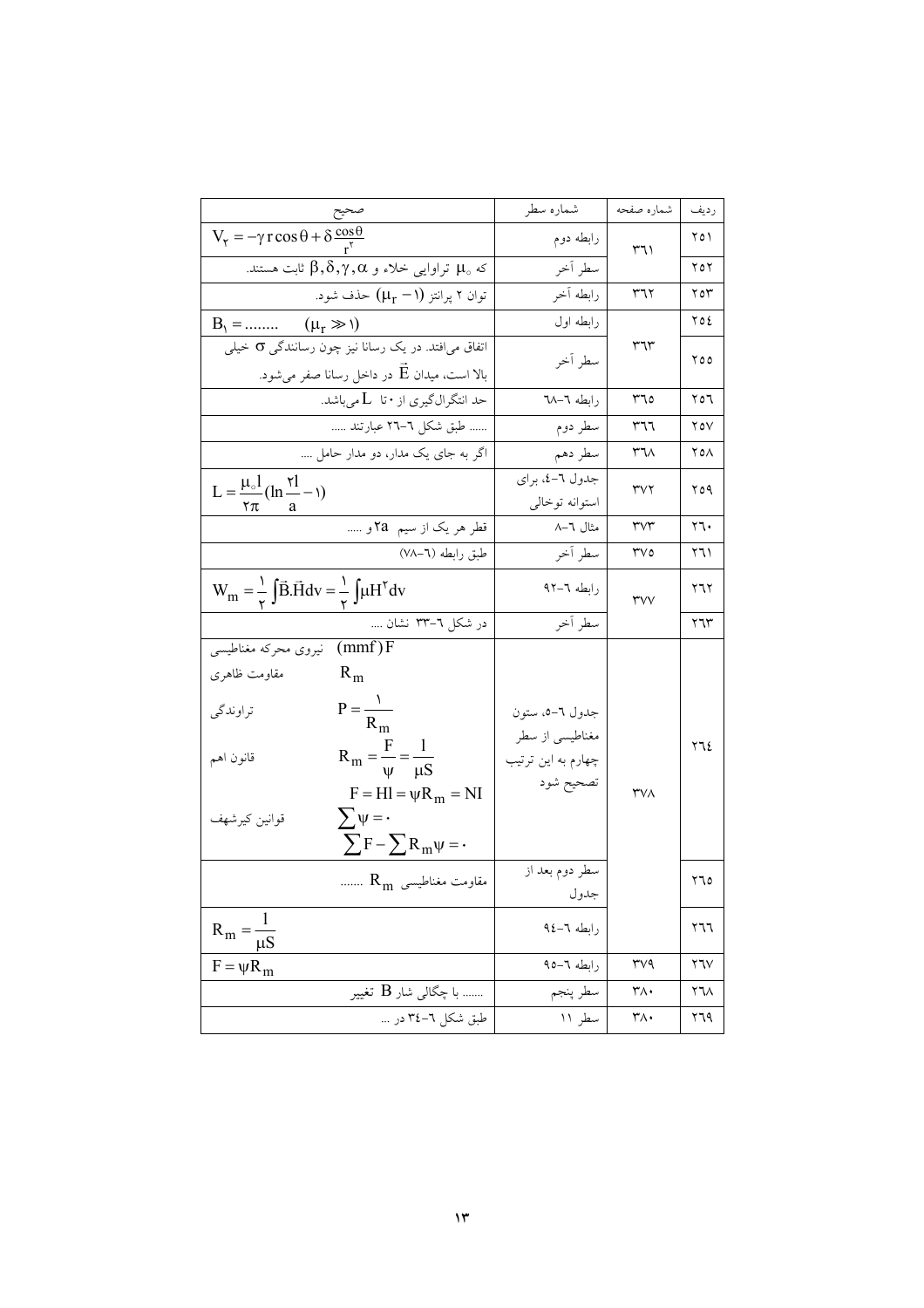|                                                                                                                   | شماره سطر                    | شماره صفحه                     | رديف                 |  |  |
|-------------------------------------------------------------------------------------------------------------------|------------------------------|--------------------------------|----------------------|--|--|
| در انرژی کل را                                                                                                    | سطر ۱٤                       |                                | ۲۷۰                  |  |  |
| در مثال (۳–٤)                                                                                                     | سطر دوم                      | ۳۸۱                            | ۲۷۱                  |  |  |
| $I =  = \frac{\Upsilon(1 + \times 1)^{-\Upsilon}(1)}{2} = $<br>$f\pi \times 1 \cdot V^{-1}(x)$ ( ) ( )            | رابطه أخر                    | ۳۸۲                            | ۲۷۲                  |  |  |
| $F = NI = \psi R_m = $                                                                                            | رابطه اول                    | $\mathsf{r}_\Lambda\mathsf{r}$ | $\gamma\gamma\gamma$ |  |  |
| و $\,{\rm R}_1\,$ مقاومتهای مغناطیسی هستند. $\,{\rm R}_1\,$                                                       | بعد از رابطه سوم             |                                | ۲۷٤                  |  |  |
| $R_1 =  =  = \frac{\Delta \times 1.^{5}}{1}$<br>$f\Lambda\pi$                                                     | رابطه پنجم                   | ۳۸٤                            | ۲۷٥                  |  |  |
| $HR_m$ , IR (د                                                                                                    | سؤال ۹                       | $\mathsf{r}_{\mathsf{AV}}$     | ۲۷٦                  |  |  |
| رسانا تشكيل شده است.                                                                                              | سطر دوم، مسأله ٤             | ۳۸۹                            | ۲۷۷                  |  |  |
| $\vec{H} = \hat{\alpha}_x + \hat{\alpha}_y - \hat{\alpha}_z$                                                      | مسأله ٧                      | ٣٩.                            | ۲۷۸                  |  |  |
| $\frac{M_{\gamma t}}{M} - \frac{M_{\gamma t}}{M} = K$<br>$\chi_{m_{\scriptscriptstyle 1}}$<br>$\chi_{m_\Upsilon}$ | مسأله ١٠                     | ۳۹۱                            | ۲۷۹                  |  |  |
| سطح مقطع چنبره شکل ٥–١٢                                                                                           | مسأله ١٣                     | ۳۹۲                            | ٢٨٠                  |  |  |
| دارای سطح مقطع دایروی طبق شکل ٥–١٢ …                                                                              | فرض (ب) مسأله<br>۱۳          |                                | ۲۸۱                  |  |  |
| $M_{1\tau} = \frac{\mu b}{\tau \pi} \ln(\frac{a + \rho_{0}}{\rho_{0}})$                                           | مسأله ١٥                     | ۳۹۳                            | ۲۸۲                  |  |  |
| ييوستها                                                                                                           |                              |                                |                      |  |  |
| $tg(A \pm B) = \frac{tgA \pm tgB}{\frac{h}{gA}tgA}$                                                               | رابطه دهم                    | ۳۹٥                            | ۲۸۳                  |  |  |
| $\sqrt{z} = \sqrt{x + jy} = \sqrt{r} e^{\frac{j\theta}{r}} = \dots$                                               | رابطه دوم                    | 44V                            | ۲۸٤                  |  |  |
| $sinh(x \pm iy) =$<br>$\sinh x \cos y \pm j \cosh x \sin y$                                                       | روابط ٤ و٥                   |                                | ۲۸٥                  |  |  |
| $\cosh(x \pm iy) =$                                                                                               |                              | $r_1$                          |                      |  |  |
| $\cosh x \cos y \pm j \sinh x \sin y$                                                                             |                              |                                |                      |  |  |
| $\overline{\log_{e} x}$ - الگاريتم طبيعي                                                                          | رابطه دهم                    |                                | ۲۸٦                  |  |  |
| $\sin a \times \cos b \times dx = $                                                                               | رابطه هشتم                   | $\epsilon \cdot r$             | ۲۸۷                  |  |  |
| حذف شوند.                                                                                                         | دو رابطه آخر<br>تكراري هستند | $\epsilon \cdot r$             | ۲۸۸                  |  |  |
| حذف شوند.                                                                                                         | رابطهاول تكراري است          | $\mathbf{\hat{z}\cdot\hat{z}}$ | ۲۸۹                  |  |  |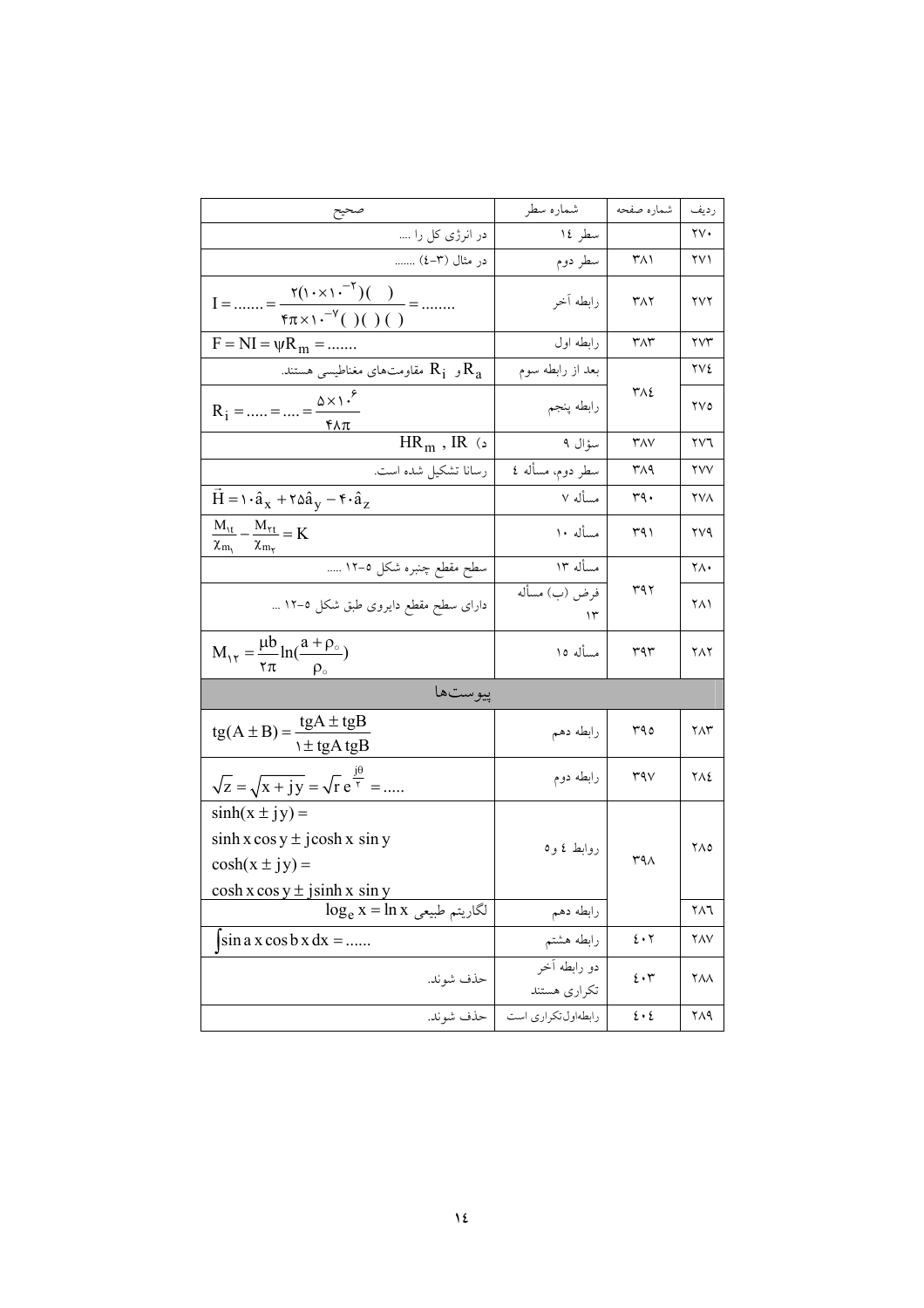| صحيح                                                              | شماره سطر           | شماره صفحه                                     | رديف |
|-------------------------------------------------------------------|---------------------|------------------------------------------------|------|
| $\int_{0}^{\infty} \frac{\sin^{x} x}{x} dx = \frac{\pi}{\tau}$    | رابطه دوم           | $\mathbf{\hat{z}}\boldsymbol{\cdot}\mathbf{o}$ | ۲۹.  |
| $\mathfrak{s}_f$ ، ۶/۰۲۲۸ $\times$ ۱۰ <sup>۳۳</sup> عدد آووگادرو  |                     | ٤١١                                            | ۲۹۱  |
| پذیرفتاری الکتریکی و پذیرفتاری مغناطیسی                           | واژگان، سطر ٤و٦     | ٤١٥                                            | ۲۹۲  |
| دمای کوری                                                         | سطر اول سمت<br>چپ   | 217                                            | ۲۹۳  |
| نیروی لورنتن، هالیدهای قلیایی - همسانگردی                         |                     | ٤١٧                                            | ۲۹٤  |
| هاليدهاي قليايي                                                   | سطر اول             | ٤١٩                                            |      |
| دمای کوری                                                         | سه سطر به آخر       |                                                | ۲۹٥  |
| پذيرفتاري الكتريكي                                                | سطر ١٦، سمت<br>راست |                                                |      |
| به ترتیب همسانگردی —نیروی لورنتس —پذیرفتاری<br>مغناطیسی صحیح است. | درسطوح ٤،٢٠ او ٢١   | $2\gamma$ .                                    | ۲۹٦  |